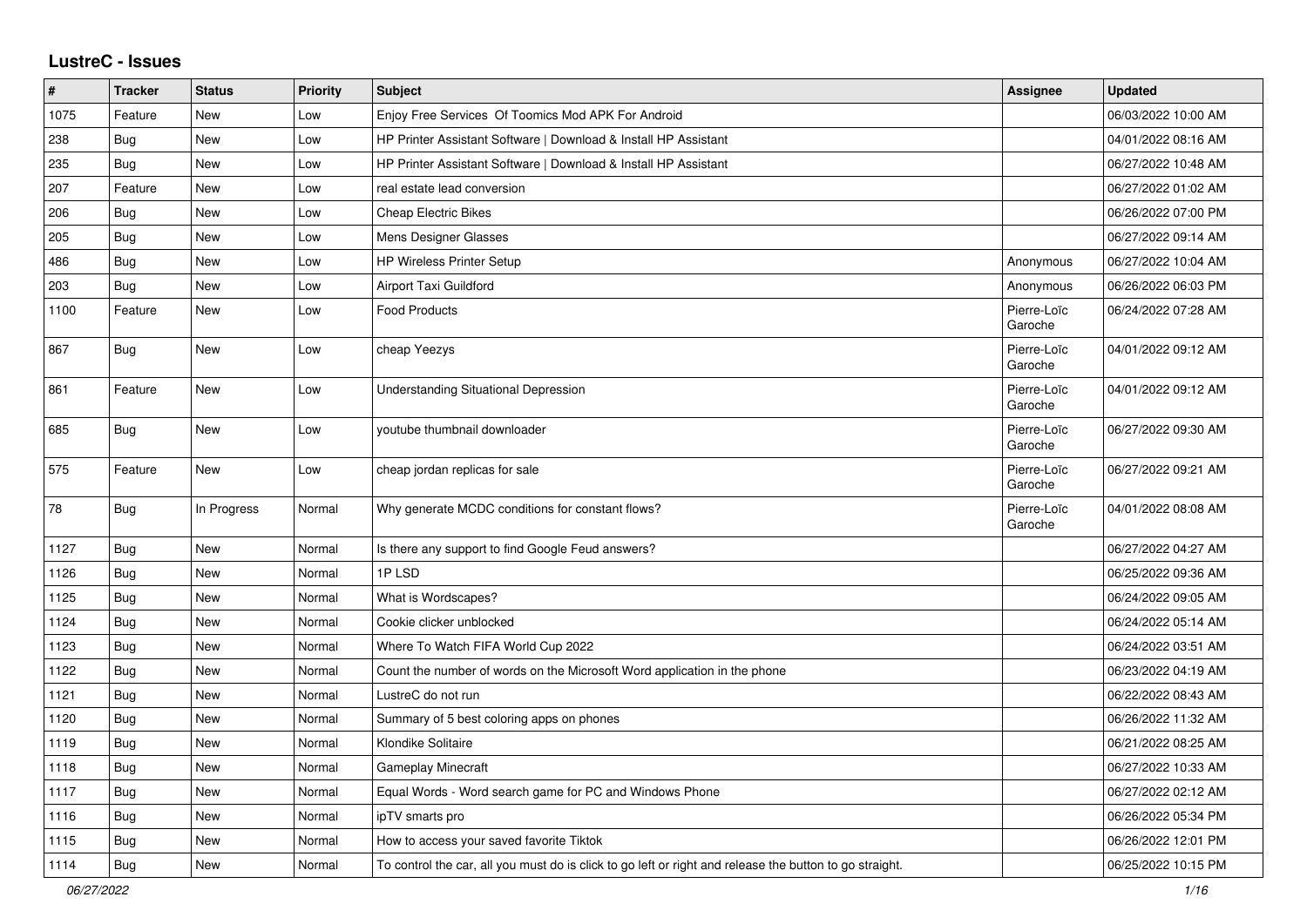| $\vert$ # | <b>Tracker</b> | <b>Status</b> | <b>Priority</b> | Subject                                                                                                                                                  | <b>Assignee</b> | <b>Updated</b>      |
|-----------|----------------|---------------|-----------------|----------------------------------------------------------------------------------------------------------------------------------------------------------|-----------------|---------------------|
| 1113      | Bug            | New           | Normal          | Press the button to control your car                                                                                                                     |                 | 06/20/2022 12:09 PM |
| 1112      | Bug            | <b>New</b>    | Normal          | What Cash App Policy Says If Random Person Sent Me Money On Cash App?                                                                                    |                 | 06/27/2022 02:39 AM |
| 1111      | Bug            | New           | Normal          | LOLBeans is a fun battle royale game where you race with other players while avoiding obstacles. Reach the<br>end of the course in competitive gameplay! |                 | 06/26/2022 09:17 AM |
| 1108      | Bug            | <b>New</b>    | Normal          | Six Guns Mod Apk Answers Your Questions                                                                                                                  |                 | 06/26/2022 06:26 PM |
| 1106      | Bug            | New           | Normal          | How Do I Get Cash App ++ Without Confronting Any Technical Glitches?                                                                                     |                 | 06/25/2022 09:53 PM |
| 1104      | <b>Bug</b>     | <b>New</b>    | Normal          | Idle game fix bug                                                                                                                                        |                 | 06/26/2022 06:52 PM |
| 1103      | Bug            | New           | Normal          | Idle game fix bug                                                                                                                                        |                 | 06/25/2022 09:08 PM |
| 1102      | Bug            | <b>New</b>    | Normal          | Charlottesville Travel Guide?                                                                                                                            |                 | 06/26/2022 07:44 AM |
| 1101      | Bug            | <b>New</b>    | Normal          | How to Delete Cash App History at once?                                                                                                                  |                 | 06/27/2022 01:33 PM |
| 1099      | Feature        | New           | Normal          | Whatsapp Plus - A New Way Of Communicating                                                                                                               |                 | 06/15/2022 10:48 AM |
| 1098      | Bug            | <b>New</b>    | Normal          | Life of a Fisherman                                                                                                                                      |                 | 06/26/2022 05:16 PM |
| 1097      | Bug            | <b>New</b>    | Normal          | Race and experience new life.                                                                                                                            |                 | 06/26/2022 04:22 PM |
| 1096      | Bug            | New           | Normal          | Race and experience new life.                                                                                                                            |                 | 06/26/2022 06:07 PM |
| 1094      | Bug            | <b>New</b>    | Normal          | What time does direct deposit hit Cash App?                                                                                                              |                 | 06/14/2022 03:27 PM |
| 1092      | Bug            | New           | Normal          | Ellison Estate Vineyard                                                                                                                                  |                 | 06/20/2022 12:03 PM |
| 1091      | <b>Bug</b>     | <b>New</b>    | Normal          | Find family fun indoors and outdoors in the Jungfrau Region                                                                                              |                 | 06/14/2022 09:33 AM |
| 1090      | Bug            | <b>New</b>    | Normal          | Pay Someone To Do My Assignment                                                                                                                          |                 | 06/11/2022 03:15 PM |
| 1089      | <b>Bug</b>     | New           | Normal          | Pay Someone To Do My Assignment                                                                                                                          |                 | 06/15/2022 04:44 AM |
| 1087      | Bug            | <b>New</b>    | Normal          | How do new writers start out?                                                                                                                            |                 | 06/10/2022 03:25 PM |
| 1085      | Feature        | New           | Normal          | dcvghdcc asgdvgd dveduqwv ajdhvwd                                                                                                                        |                 | 06/09/2022 03:46 PM |
| 1084      | <b>Bug</b>     | <b>New</b>    | Normal          | <b>Trippie Redd</b>                                                                                                                                      |                 | 06/11/2022 09:05 AM |
| 1083      | Bug            | <b>New</b>    | Normal          | coin base review                                                                                                                                         |                 | 06/11/2022 09:13 AM |
| 1082      | Bug            | New           | Normal          | Reset chime bank password without phone number                                                                                                           |                 | 06/15/2022 11:56 AM |
| 1081      | Feature        | <b>New</b>    | Normal          | drift boss- the best driftitng game                                                                                                                      |                 | 06/15/2022 05:56 AM |
| 1080      | Bug            | <b>New</b>    | Normal          | How to use Math Wallet   Nexo wallet   CoinTiger Exchange                                                                                                |                 | 06/15/2022 11:56 AM |
| 1079      | Bug            | New           | Normal          | How to get cheap psychology assignment?                                                                                                                  |                 | 06/15/2022 06:00 AM |
| 1078      | <b>Bug</b>     | New           | Normal          | What Bank Is Cash App On Plaid? Find Clarity And Assistance                                                                                              |                 | 06/15/2022 11:56 AM |
| 1077      | Bug            | <b>New</b>    | Normal          | Les excellentes façons d'utiliser ces images                                                                                                             |                 | 06/27/2022 01:00 PM |
| 1076      | <b>Bug</b>     | <b>New</b>    | Normal          | DedicatedHosting4u                                                                                                                                       |                 | 06/11/2022 09:15 AM |
| 1073      | Bug            | New           | Normal          | Cricut Design Space                                                                                                                                      |                 | 06/07/2022 09:34 PM |
| 1072      | Bug            | New           | Normal          | ij.start canon                                                                                                                                           |                 | 06/21/2022 06:56 PM |
| 1071      | <b>Bug</b>     | New           | Normal          | Cinema HD Review - Cinemahdv2.net                                                                                                                        |                 | 06/21/2022 06:54 PM |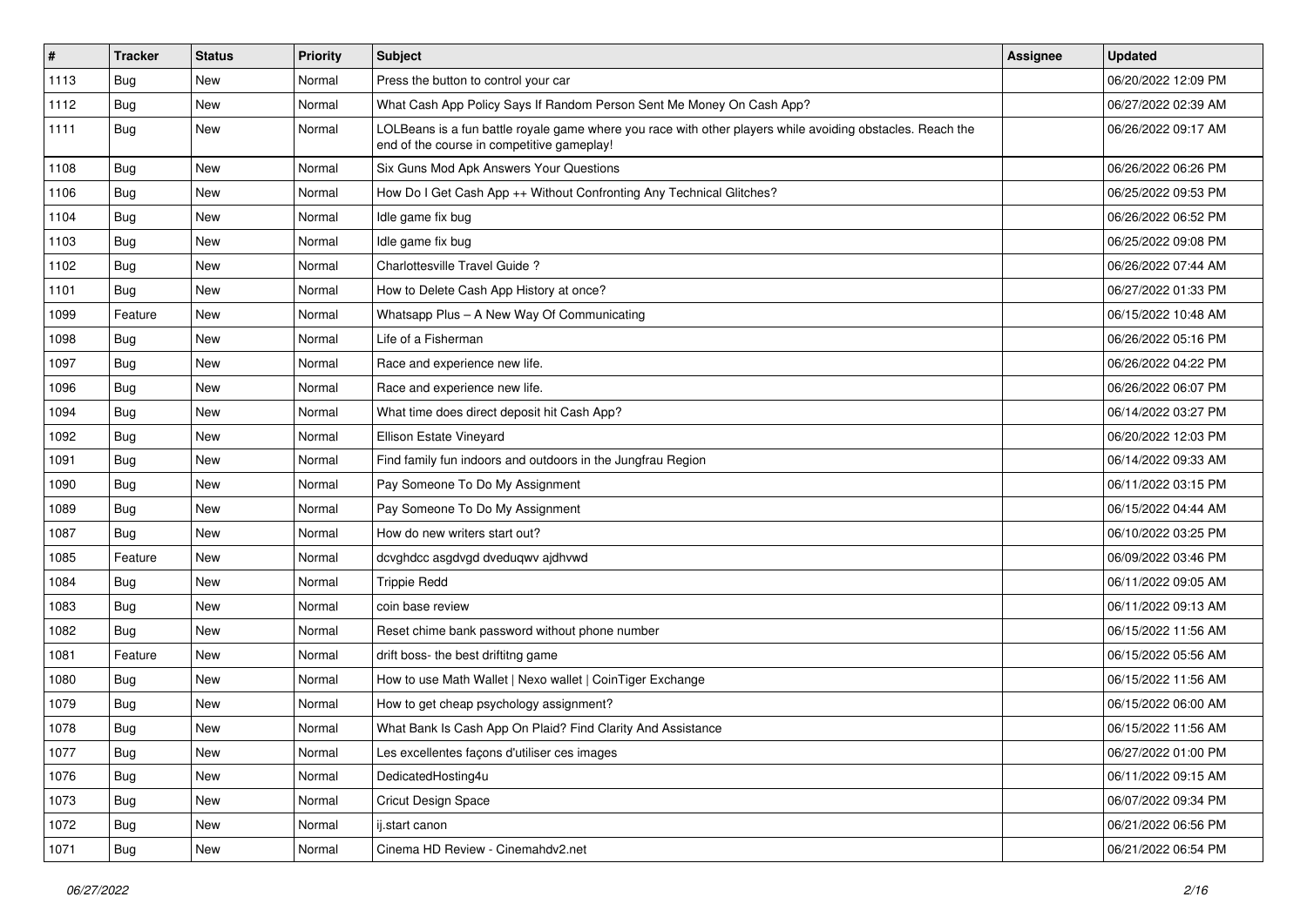| #    | <b>Tracker</b> | <b>Status</b> | <b>Priority</b> | <b>Subject</b>                                                           | <b>Assignee</b> | <b>Updated</b>      |
|------|----------------|---------------|-----------------|--------------------------------------------------------------------------|-----------------|---------------------|
| 1070 | Feature        | New           | Normal          | <b>Tableau Consulting Expertise</b>                                      |                 | 06/09/2022 11:50 AM |
| 1069 | Bug            | New           | Normal          | how to get cash app support phone number 24*7 available                  |                 | 06/21/2022 08:36 PM |
| 1068 | Bug            | New           | Normal          | 123.hp.com/laserjet                                                      |                 | 05/31/2022 12:22 PM |
| 1067 | <b>Bug</b>     | <b>New</b>    | Normal          | Cricut.com/setup                                                         |                 | 05/31/2022 12:19 PM |
| 1065 | <b>Bug</b>     | <b>New</b>    | Normal          | The top foreign language training game in 2022                           |                 | 06/07/2022 04:05 AM |
| 1063 | <b>Bug</b>     | New           | Normal          | 123.hp.com/laserjet                                                      |                 | 05/28/2022 12:27 PM |
| 1062 | <b>Bug</b>     | New           | Normal          | Cricut.com/setup                                                         |                 | 05/28/2022 12:26 PM |
| 1061 | Bug            | New           | Normal          | Cricut.com/setup                                                         |                 | 05/28/2022 12:24 PM |
| 1060 | <b>Bug</b>     | New           | Normal          | How to Use Panda Helper to Speed Up Your iOS                             |                 | 05/28/2022 09:12 AM |
| 1059 | Bug            | <b>New</b>    | Normal          | 123.hp.com/laserjet                                                      |                 | 05/28/2022 08:29 AM |
| 1058 | Bug            | New           | Normal          | Cricut.com/setup                                                         |                 | 05/28/2022 08:28 AM |
| 1057 | Bug            | New           | Normal          | <b>CCPlay Education Edition APK</b>                                      |                 | 06/07/2022 04:07 AM |
| 1056 | Feature        | <b>New</b>    | Normal          | <b>Online Class Issues</b>                                               |                 | 05/28/2022 12:44 AM |
| 1053 | <b>Bug</b>     | New           | Normal          | Game Geometry Dash                                                       |                 | 05/26/2022 11:30 AM |
| 1052 | <b>Bug</b>     | New           | Normal          | Build Now GG is a new battle royale game.                                |                 | 05/26/2022 04:24 AM |
| 1051 | <b>Bug</b>     | New           | Normal          | Dental Supplies USA                                                      |                 | 06/11/2022 09:20 PM |
| 1050 | Feature        | <b>New</b>    | Normal          | Best Smart Phone Repair in Delhi                                         |                 | 05/25/2022 10:33 AM |
| 1049 | Feature        | New           | Normal          | IT Software Company In Delhi                                             |                 | 05/27/2022 05:24 AM |
| 1048 | Bug            | New           | Normal          | So zeigen Sie ein Instagram-Profilbild an und vergrößern es              |                 | 05/25/2022 06:56 AM |
| 1046 | <b>Bug</b>     | <b>New</b>    | Normal          | 123.hp.com/laserjet                                                      |                 | 05/24/2022 10:46 AM |
| 1045 | Bug            | New           | Normal          | Cricut.com/setup                                                         |                 | 05/24/2022 10:45 AM |
| 1044 | <b>Bug</b>     | <b>New</b>    | Normal          | Can I Disapprove If Random Person Sent Me Money On Cash App?             |                 | 05/26/2022 03:51 PM |
| 1043 | Bug            | <b>New</b>    | Normal          | What Is The Right Way To Troubleshoot Cash App Transfer Failed Problems? |                 | 05/25/2022 01:16 PM |
| 1042 | <b>Bug</b>     | New           | Normal          | How to set up direct deposit on cash app?                                |                 | 05/25/2022 01:17 PM |
| 1041 | <b>Bug</b>     | New           | Normal          | Count words in Word on the computer                                      |                 | 05/27/2022 02:16 PM |
| 1040 | <b>Bug</b>     | <b>New</b>    | Normal          | thabet                                                                   |                 | 05/19/2022 08:05 PM |
| 1039 | <b>Bug</b>     | <b>New</b>    | Normal          | How to Get Tickmill Bonuses for Free                                     |                 | 05/26/2022 05:43 PM |
| 1036 | <b>Bug</b>     | New           | Normal          | <b>VPS Material</b>                                                      |                 | 05/18/2022 09:34 PM |
| 1034 | Bug            | New           | Normal          | Download Teaching Feeling For Android                                    |                 | 05/20/2022 09:25 AM |
| 1033 | Bug            | New           | Normal          | The best slope 2 online games to play right now                          |                 | 05/17/2022 10:55 AM |
| 1032 | Bug            | New           | Normal          | How To Play The Wordle Game                                              |                 | 05/17/2022 10:37 AM |
| 1031 | Bug            | New           | Normal          | <b>IAFT Traders Union</b>                                                |                 | 05/16/2022 03:14 PM |
| 1030 | <b>Bug</b>     | New           | Normal          | <b>IAFT Traders Union</b>                                                |                 | 05/16/2022 03:13 PM |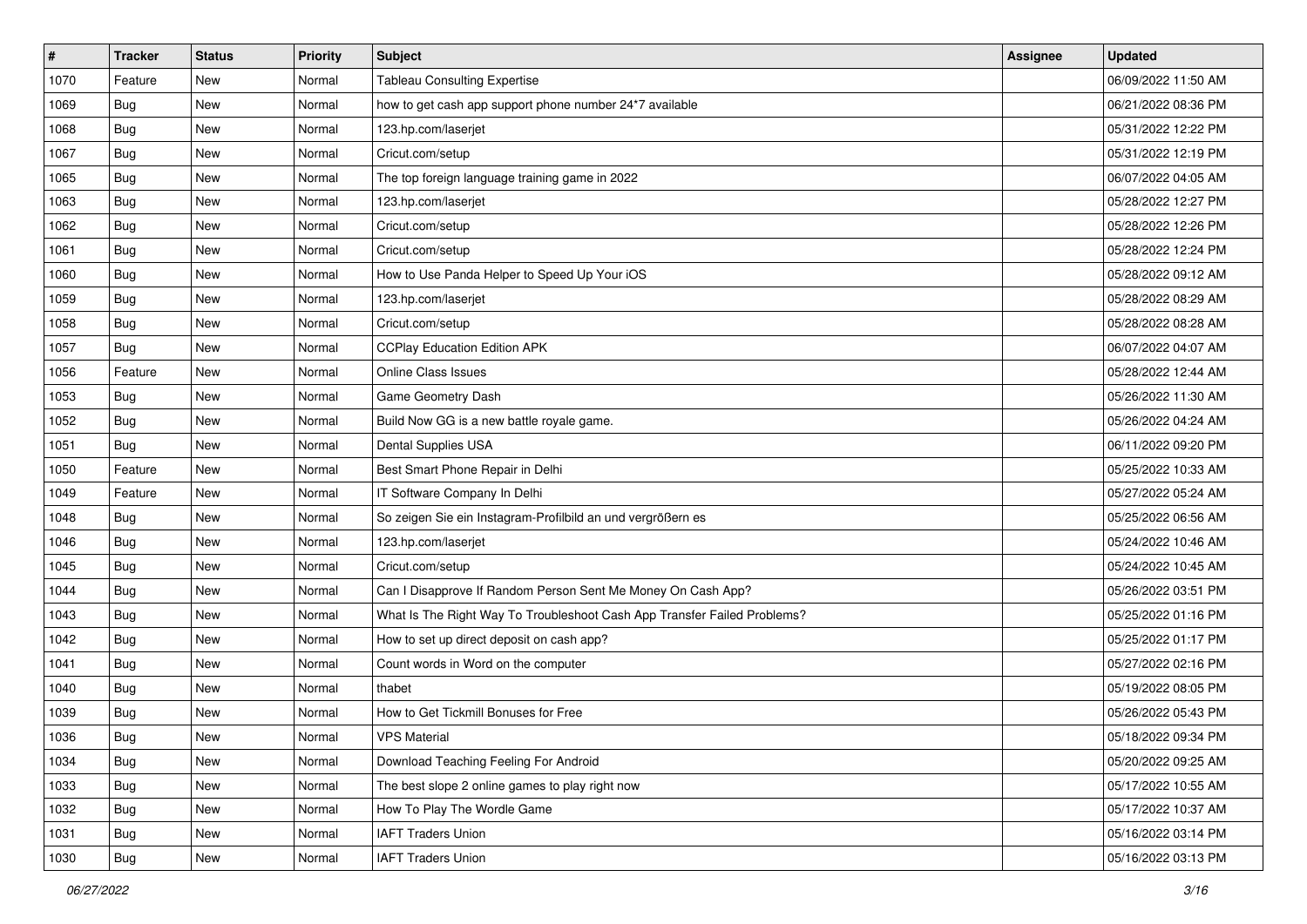| $\vert$ # | <b>Tracker</b> | <b>Status</b> | <b>Priority</b> | <b>Subject</b>                                                             | <b>Assignee</b> | <b>Updated</b>      |
|-----------|----------------|---------------|-----------------|----------------------------------------------------------------------------|-----------------|---------------------|
| 1029      | Bug            | New           | Normal          | 5 Reasons Why People Love Coloring Pages?                                  |                 | 05/16/2022 11:53 AM |
| 1028      | Bug            | <b>New</b>    | Normal          | The Best Free Online Game to Play with Friends                             |                 | 05/16/2022 05:00 AM |
| 1027      | <b>Bug</b>     | New           | Normal          | Word hurdle: Viral and Fun Online Game                                     |                 | 06/25/2022 06:13 PM |
| 1026      | <b>Bug</b>     | <b>New</b>    | Normal          | New Puzzle Game for All Age - Dordle                                       |                 | 06/25/2022 06:17 PM |
| 1025      | <b>Bug</b>     | <b>New</b>    | Normal          | how to change the logo in wordpress                                        |                 | 06/25/2022 06:20 PM |
| 1024      | <b>Bug</b>     | New           | Normal          | How to choose the right broker                                             |                 | 06/25/2022 06:23 PM |
| 1023      | <b>Bug</b>     | <b>New</b>    | Normal          | Questions That Are Typically Asked About Trap The Cat                      |                 | 05/14/2022 03:51 AM |
| 1022      | Bug            | New           | Normal          | 123.hp.com/laserjet                                                        |                 | 05/13/2022 01:25 PM |
| 1021      | <b>Bug</b>     | New           | Normal          | Cricut.com/setup                                                           |                 | 05/26/2022 12:21 AM |
| 1020      | Bug            | <b>New</b>    | Normal          | Cricut.com/setup                                                           |                 | 05/13/2022 11:14 AM |
| 1019      | <b>Bug</b>     | New           | Normal          | Cricut.com/setup                                                           |                 | 05/13/2022 11:13 AM |
| 1018      | <b>Bug</b>     | New           | Normal          | So erhalten Sie ein kostenloses Hörbuch                                    |                 | 06/27/2022 07:08 AM |
| 1016      | <b>Bug</b>     | New           | Normal          | Klondike Solitaire                                                         |                 | 05/12/2022 09:03 AM |
| 1015      | <b>Bug</b>     | <b>New</b>    | Normal          | Is it possible to send books for free?                                     |                 | 05/11/2022 04:05 PM |
| 1014      | <b>Bug</b>     | New           | Normal          | how to get chime routing and account number ? chime routing number florida |                 | 05/11/2022 12:42 PM |
| 1013      | Bug            | New           | Normal          | ij.start canon                                                             |                 | 05/11/2022 11:31 AM |
| 1012      | <b>Bug</b>     | <b>New</b>    | Normal          | Cricut.com/setup                                                           |                 | 05/11/2022 11:30 AM |
| 1011      | <b>Bug</b>     | New           | Normal          | Summary of 10 best coloring apps on phones                                 |                 | 05/11/2022 10:58 AM |
| 1009      | <b>Bug</b>     | New           | Normal          | How to change routing number on Cash App?                                  |                 | 05/11/2022 07:13 AM |
| 1008      | <b>Bug</b>     | <b>New</b>    | Normal          | Who was the first black woman to anchor a newscast?                        |                 | 05/10/2022 03:13 PM |
| 1007      | Bug            | New           | Normal          | "ij.start canon                                                            |                 | 05/18/2022 10:40 AM |
| 1006      | <b>Bug</b>     | New           | Normal          | Cricut.com/setup                                                           |                 | 05/10/2022 01:22 PM |
| 1004      | Bug            | <b>New</b>    | Normal          | you get to pinch and drag a man with a very flexible face                  |                 | 05/10/2022 10:59 AM |
| 1002      | <b>Bug</b>     | New           | Normal          | <b>Chemistry Assignment Help</b>                                           |                 | 06/04/2022 09:58 AM |
| 1001      | <b>Bug</b>     | New           | Normal          | Venmo Keep Saying Error?                                                   |                 | 06/27/2022 02:20 AM |
| 999       | Bug            | New           | Normal          | Is there a way to find Google Feud answers?                                |                 | 05/07/2022 08:58 AM |
| 998       | <b>Bug</b>     | <b>New</b>    | Normal          | Is It Hard to Solve Wordle An                                              |                 | 06/27/2022 12:24 AM |
| 997       | <b>Bug</b>     | New           | Normal          | 123.hp.com/laserjet                                                        |                 | 05/06/2022 05:33 AM |
| 996       | Bug            | New           | Normal          | Cricut.com/setup                                                           |                 | 06/27/2022 07:12 AM |
| 995       | Feature        | New           | Normal          | "ij.start canon                                                            |                 | 06/27/2022 01:29 PM |
| 994       | Feature        | New           | Normal          | Cricut.com/setup                                                           |                 | 06/26/2022 02:00 AM |
| 993       | Bug            | New           | Normal          | IO Games Free Online                                                       |                 | 06/26/2022 09:41 AM |
| 992       | <b>Bug</b>     | New           | Normal          | So vergrößern Sie Ihr Instagram-Profilbild                                 |                 | 06/26/2022 11:29 PM |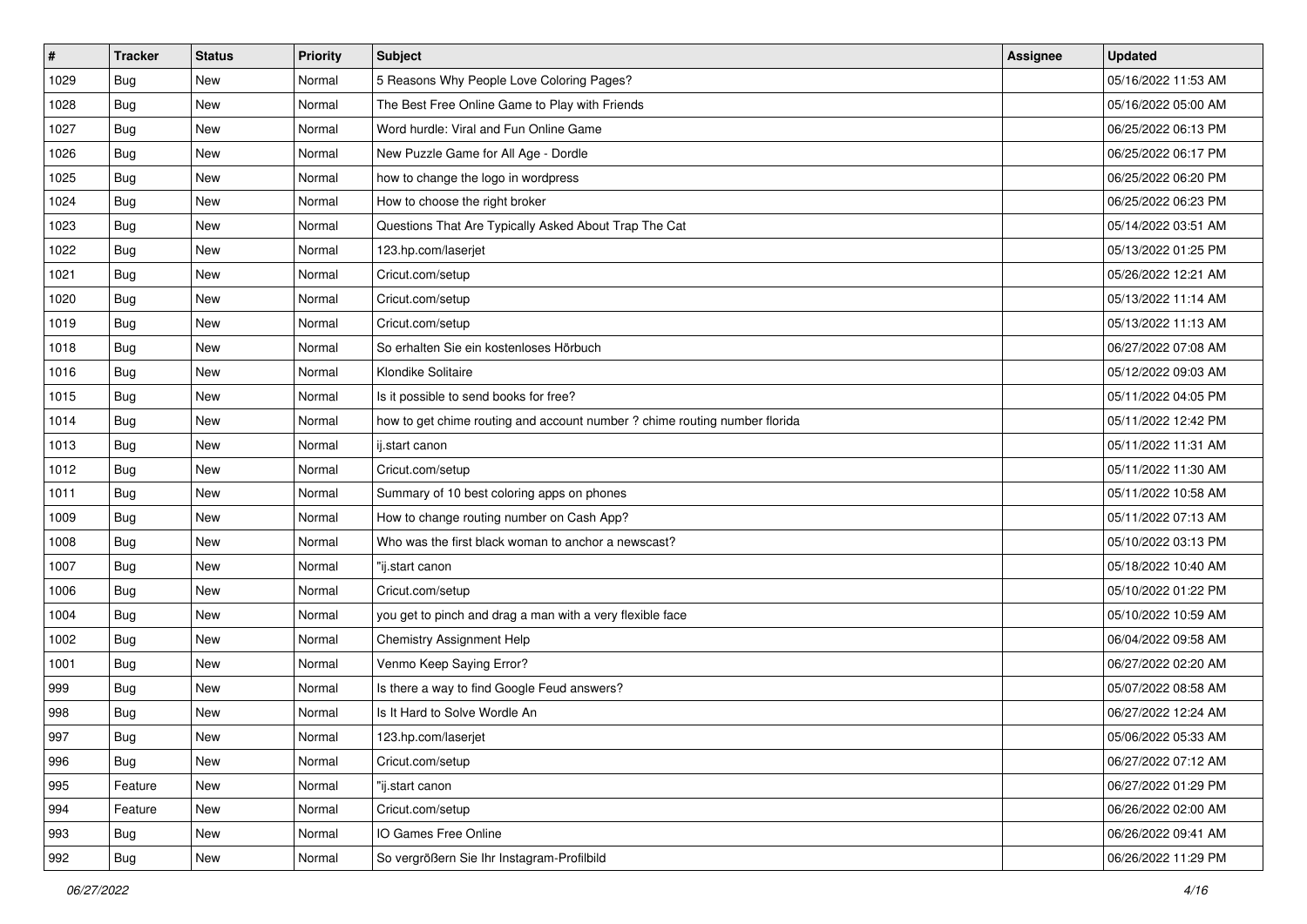| #   | <b>Tracker</b> | <b>Status</b> | <b>Priority</b> | <b>Subject</b>                                                                         | Assignee | <b>Updated</b>      |
|-----|----------------|---------------|-----------------|----------------------------------------------------------------------------------------|----------|---------------------|
| 991 | Bug            | New           | Normal          | <b>MDMA MOLLY</b>                                                                      |          | 05/03/2022 12:03 AM |
| 990 | Bug            | <b>New</b>    | Normal          | Mushrooms                                                                              |          | 06/26/2022 05:41 AM |
| 989 | Bug            | New           | Normal          | Barewoods Wax Cigar                                                                    |          | 06/26/2022 09:19 AM |
| 988 | Bug            | New           | Normal          | <b>Medicinal Mushrooms</b>                                                             |          | 06/27/2022 09:33 AM |
| 987 | <b>Bug</b>     | <b>New</b>    | Normal          | <b>Medicinal Mushrooms</b>                                                             |          | 05/02/2022 11:59 PM |
| 985 | Bug            | New           | Normal          | Find out the vitality of Facebook Phone Number:                                        |          | 06/27/2022 05:39 AM |
| 984 | Bug            | New           | Normal          | How to disable, permanently delete Twitter account on phone, PC                        |          | 06/26/2022 08:28 AM |
| 983 | <b>Bug</b>     | New           | Normal          | Finding issue in tekken 3 game?                                                        |          | 05/28/2022 02:34 PM |
| 982 | Bug            | New           | Normal          | Five sites that let you download free scenarios for your iPhone                        |          | 05/07/2022 09:34 PM |
| 981 | Bug            | <b>New</b>    | Normal          | VidMate Mod APK                                                                        |          | 05/06/2022 09:22 AM |
| 980 | Bug            | New           | Normal          | Free Gas Cards for the Unemployed                                                      |          | 04/28/2022 06:25 AM |
| 979 | Bug            | New           | Normal          | Free Gas Cards for the Unemployed                                                      |          | 06/25/2022 09:02 PM |
| 978 | <b>Bug</b>     | New           | Normal          | Delamore Lodge is a place to stay.                                                     |          | 06/27/2022 04:57 AM |
| 977 | Bug            | New           | Normal          | Fans of the Old Country will like this book.                                           |          | 06/26/2022 05:54 AM |
| 975 | Bug            | New           | Normal          | Payback 2 Mod APK                                                                      |          | 05/05/2022 10:56 AM |
| 974 | <b>Bug</b>     | New           | Normal          | Watch NCAA Football Live Streaming Free                                                |          | 06/26/2022 05:33 PM |
| 973 | Feature        | New           | Normal          | Free NFL Streaming Sites                                                               |          | 05/10/2022 10:56 AM |
| 972 | <b>Bug</b>     | <b>New</b>    | Normal          | How To Borrow Money From The Cash App? Get To Know About The Same                      |          | 04/25/2022 07:30 AM |
| 971 | Bug            | New           | Normal          | How Do I Check Balance On Cash App Card With Optimum Ease?                             |          | 04/23/2022 08:43 PM |
| 970 | Bug            | New           | Normal          | The Amount Of Time Does Cash App Direct Deposit Time Take?                             |          | 06/26/2022 07:32 PM |
| 969 | <b>Bug</b>     | New           | Normal          | Watch NCAA Football Live Match Free                                                    |          | 04/23/2022 07:29 AM |
| 968 | Feature        | <b>New</b>    | Normal          | watch nfl online free live streaming                                                   |          | 06/25/2022 11:52 PM |
| 967 | Feature        | <b>New</b>    | Normal          | stream live nfl games free online                                                      |          | 06/26/2022 10:09 AM |
| 966 | Bug            | New           | Normal          | How to Download the Filmes                                                             |          | 06/27/2022 03:25 AM |
| 965 | Bug            | New           | Normal          | Go with cash app customer service to know where I can load my cash app card            |          | 04/22/2022 01:07 PM |
| 964 | Bug            | New           | Normal          | Can I Fix Cash App Transfer Failed Issues By Adding Sufficient Funds?                  |          | 06/26/2022 07:21 AM |
| 963 | Feature        | New           | Normal          | Why I am not getting cool cash app card designs- call experts                          |          | 06/26/2022 07:52 AM |
| 962 | I Bug          | New           | Normal          | Kostenlose Hörbücher                                                                   |          | 06/26/2022 10:45 PM |
| 961 | <b>Bug</b>     | New           | Normal          | TeaTv is an Android                                                                    |          | 06/26/2022 02:02 PM |
| 959 | <b>Bug</b>     | New           | Normal          | Get connected with cash app team-How to get money off cash app at walmart without card |          | 06/27/2022 08:52 AM |
| 958 | <b>Bug</b>     | New           | Normal          | Avail Cash app support service to know Sutton bank cash app number                     |          | 06/26/2022 08:46 AM |
| 957 | <b>Bug</b>     | New           | Normal          | From Where I Can Get Cheap Writing Services?                                           |          | 04/20/2022 05:06 AM |
| 956 | <b>Bug</b>     | New           | Normal          | FNF Free Mods Online                                                                   |          | 06/25/2022 09:59 PM |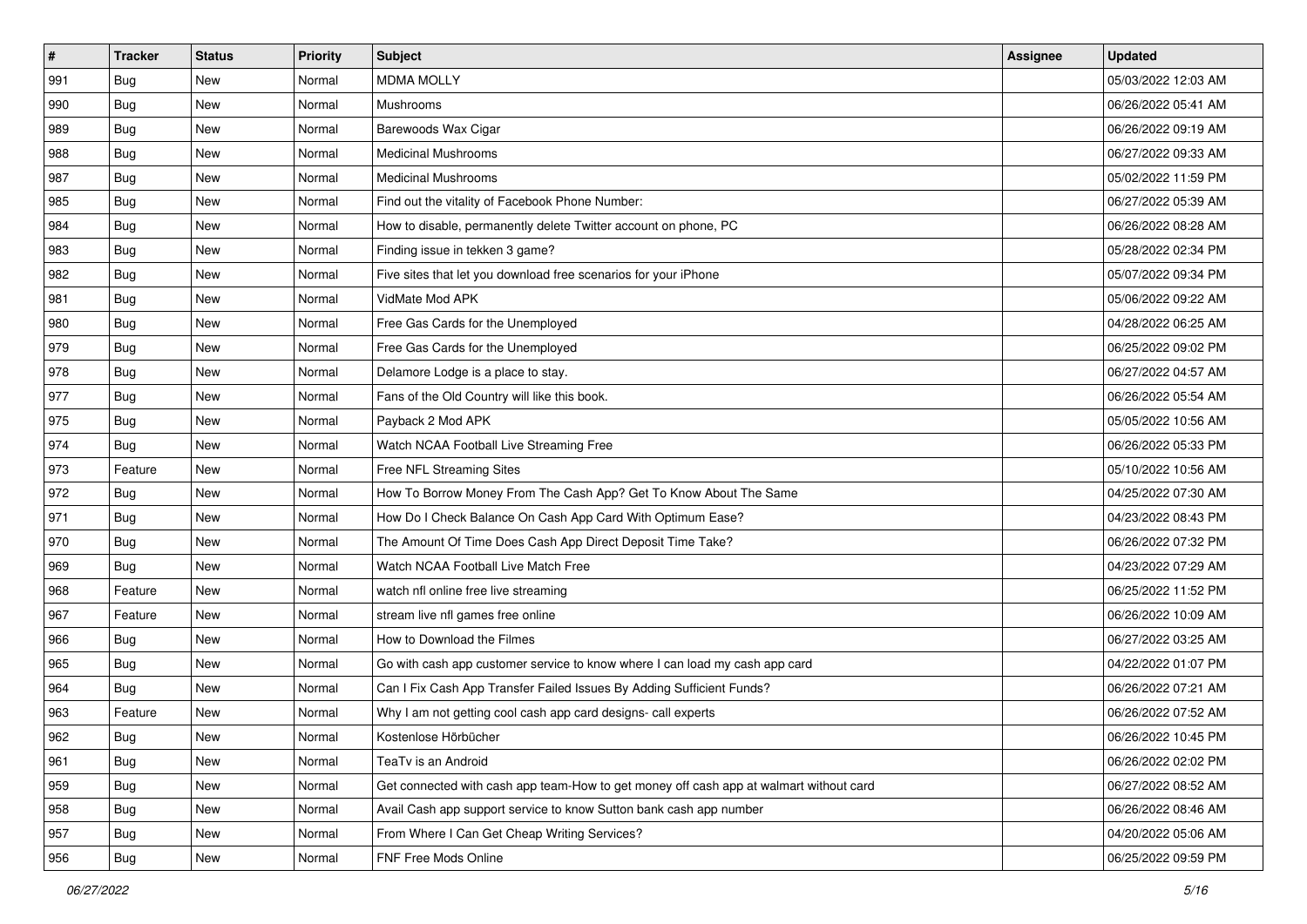| $\sharp$ | <b>Tracker</b> | <b>Status</b> | <b>Priority</b> | <b>Subject</b>                                                                   | Assignee | <b>Updated</b>      |
|----------|----------------|---------------|-----------------|----------------------------------------------------------------------------------|----------|---------------------|
| 954      | Bug            | New           | Normal          | AZ Screen Recorder Mod                                                           |          | 06/25/2022 11:24 PM |
| 953      | Bug            | <b>New</b>    | Normal          | Manga Dogs - Read Your Favorite Comics on Your Smartphone                        |          | 04/20/2022 05:25 AM |
| 952      | <b>Bug</b>     | <b>New</b>    | Normal          | Canon IJ Network Tool                                                            |          | 06/26/2022 10:35 AM |
| 951      | Bug            | <b>New</b>    | Normal          | Canon.com/ijsetup                                                                |          | 04/20/2022 10:18 AM |
| 950      | <b>Bug</b>     | <b>New</b>    | Normal          | ij.start canon                                                                   |          | 06/26/2022 04:35 AM |
| 949      | Bug            | New           | Normal          | <b>Educational Games</b>                                                         |          | 06/15/2022 09:11 PM |
| 948      | Bug            | New           | Normal          | Canon IJ Network Tool                                                            |          | 04/20/2022 11:53 AM |
| 947      | <b>Bug</b>     | <b>New</b>    | Normal          | is Disney Now and Disney Plus different?                                         |          | 04/14/2022 09:53 AM |
| 946      | Bug            | New           | Normal          | What is Plex and Is Plex Legal?                                                  |          | 06/26/2022 05:23 AM |
| 945      | Bug            | <b>New</b>    | Normal          | TikTok 18 Mod Apk For Your Android                                               |          | 04/13/2022 09:32 AM |
| 944      | Feature        | New           | Normal          | Canon.com/ijsetup                                                                |          | 06/27/2022 09:46 AM |
| 943      | <b>Bug</b>     | New           | Normal          | ij.start canon                                                                   |          | 04/13/2022 08:52 AM |
| 942      | Bug            | <b>New</b>    | Normal          | Canon IJ Network Tool                                                            |          | 04/13/2022 08:45 AM |
| 941      | <b>Bug</b>     | New           | Normal          | is Disney Now and Disney Plus different?                                         |          | 06/26/2022 12:10 PM |
| 940      | Bug            | New           | Normal          | What is Plex and Is Plex Legal?                                                  |          | 06/26/2022 04:50 PM |
| 935      | Bug            | New           | Normal          | MovieBox Pro Apk - Watch Movies and TV Shows on Your Android Phone               |          | 06/26/2022 04:11 AM |
| 934      | <b>Bug</b>     | <b>New</b>    | Normal          | MovieBox Pro Apk - Watch Movies and TV Shows on Your Android Phone               |          | 05/10/2022 11:01 AM |
| 933      | Bug            | <b>New</b>    | Normal          | How Can I Watch Movies on My Mobile Phone                                        |          | 06/24/2022 12:55 AM |
| 932      | Bug            | New           | Normal          | The best epic, long-playing PC games will consume days of your life.             |          | 05/15/2022 07:44 PM |
| 930      | Bug            | New           | Normal          | The best free games online                                                       |          | 04/12/2022 09:05 AM |
| 929      | <b>Bug</b>     | <b>New</b>    | Normal          | Canon IJ Network Tool                                                            |          | 04/12/2022 08:32 AM |
| 928      | <b>Bug</b>     | <b>New</b>    | Normal          | How Does Sutton Bank Cash App Customer Service Help In Answering Your Questions? |          | 04/12/2022 11:36 AM |
| 927      | Feature        | <b>New</b>    | Normal          | What Is The Right Way To Troubleshoot Cash App Transfer Failed Problems?         |          | 04/12/2022 05:54 AM |
| 926      | Bug            | New           | Normal          | tavor 7                                                                          |          | 06/22/2022 05:08 PM |
| 925      | Bug            | New           | Normal          | tavor 7                                                                          |          | 06/15/2022 03:45 AM |
| 924      | Bug            | <b>New</b>    | Normal          | buy tec 9                                                                        |          | 04/11/2022 02:54 PM |
| 923      | Bug            | New           | Normal          | frenchies for sale                                                               |          | 04/11/2022 02:35 PM |
| 922      | <b>Bug</b>     | New           | Normal          | Why Is The Need For Assignment Writing Services?                                 |          | 06/26/2022 12:42 PM |
| 921      | <b>Bug</b>     | New           | Normal          | Canon IJ Network Tool                                                            |          | 04/11/2022 09:00 AM |
| 920      | <b>Bug</b>     | New           | Normal          | Where I Can Get Essay Writing Services?                                          |          | 04/11/2022 08:35 AM |
| 919      | Feature        | New           | Normal          | How can I check my Cash App card balance by dialing a number?                    |          | 04/10/2022 09:07 AM |
| 918      | <b>Bug</b>     | New           | Normal          | Antivirus for IOS                                                                |          | 06/16/2022 10:36 PM |
| 917      | <b>Bug</b>     | New           | Normal          | Random Person Sent Me Money on Cash App-find solution?                           |          | 04/09/2022 12:32 PM |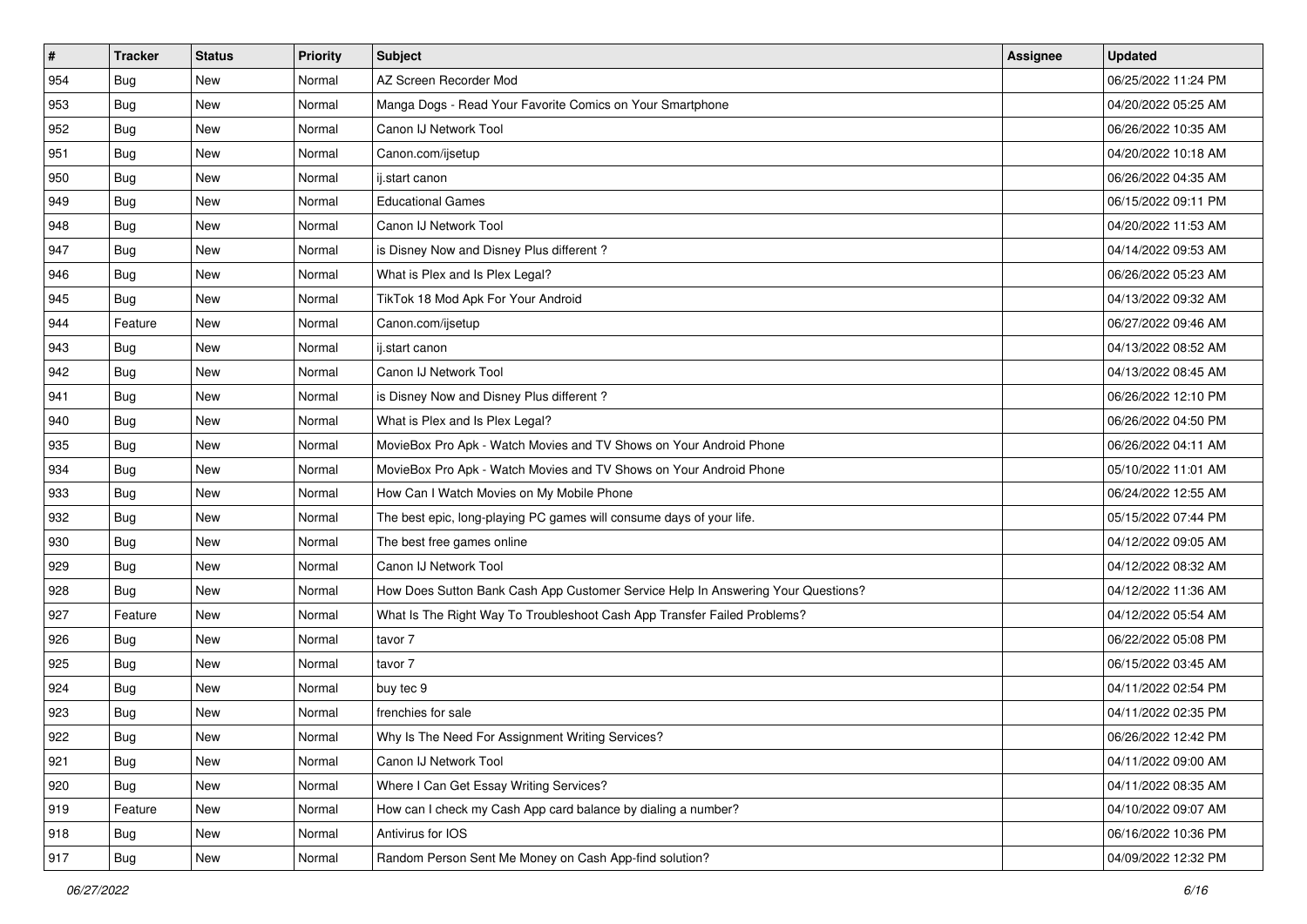| $\pmb{\#}$ | <b>Tracker</b> | <b>Status</b> | <b>Priority</b> | Subject                                                                     | Assignee | <b>Updated</b>      |
|------------|----------------|---------------|-----------------|-----------------------------------------------------------------------------|----------|---------------------|
| 916        | <b>Bug</b>     | New           | Normal          | How long does it take to write a book?                                      |          | 04/07/2022 12:15 PM |
| 915        | <b>Bug</b>     | New           | Normal          | Finance dissertation writing                                                |          | 04/07/2022 09:22 AM |
| 914        | <b>Bug</b>     | New           | Normal          | Wordle: how to play fashion games for free?                                 |          | 04/07/2022 08:30 AM |
| 913        | Bug            | <b>New</b>    | Normal          | Canon IJ Network Tool                                                       |          | 04/07/2022 06:21 AM |
| 912        | Bug            | <b>New</b>    | Normal          | Cuphead Mobile Game Review                                                  |          | 06/09/2022 10:14 AM |
| 911        | Bug            | New           | Normal          | Aluminum Windows & Doors                                                    |          | 04/06/2022 08:10 PM |
| 910        | <b>Bug</b>     | New           | Normal          | Each content looks unisize or not formated                                  |          | 04/06/2022 11:21 AM |
| 909        | <b>Bug</b>     | New           | Normal          | Toca Life World APK                                                         |          | 04/06/2022 04:52 AM |
| 908        | <b>Bug</b>     | <b>New</b>    | Normal          | Toca Life World APK                                                         |          | 04/06/2022 03:18 AM |
| 907        | Bug            | <b>New</b>    | Normal          | Canon IJ Network Tool                                                       |          | 04/04/2022 10:43 AM |
| 906        | <b>Bug</b>     | New           | Normal          | How To Change Cash App From Business To Personal Account For Any Reasons?   |          | 04/04/2022 09:57 AM |
| 905        | <b>Bug</b>     | New           | Normal          | MINI MILITIA MOD APK                                                        |          | 05/19/2022 01:54 PM |
| 904        | Feature        | <b>New</b>    | Normal          | Laora seeck                                                                 |          | 04/20/2022 11:54 AM |
| 903        | Feature        | <b>New</b>    | Normal          | Good game                                                                   |          | 04/11/2022 08:39 AM |
| 902        | Feature        | <b>New</b>    | Normal          | salo717                                                                     |          | 05/18/2022 10:35 AM |
| 901        | Feature        | New           | Normal          | good game ever                                                              |          | 06/26/2022 06:25 PM |
| 900        | Feature        | New           | Normal          | good game ever                                                              |          | 04/02/2022 11:59 AM |
| 898        | Bug            | <b>New</b>    | Normal          | Shadow Fight 2 Mod APK                                                      |          | 04/02/2022 09:17 AM |
| 895        | Bug            | New           | Normal          | Cash App Scams                                                              |          | 06/18/2022 02:36 PM |
| 894        | Feature        | <b>New</b>    | Normal          | Need phd dissertation help in UK                                            |          | 05/30/2022 12:29 PM |
| 893        | <b>Bug</b>     | New           | Normal          | klingeltone                                                                 |          | 04/13/2022 11:06 AM |
| 892        | <b>Bug</b>     | New           | Normal          | Good game                                                                   |          | 04/01/2022 09:15 AM |
| 891        | Bug            | <b>New</b>    | Normal          | The most interesting game today, have you tried it?                         |          | 04/01/2022 09:17 AM |
| 889        | <b>Bug</b>     | New           | Normal          | What is Plex and how it's work?                                             |          | 04/01/2022 09:14 AM |
| 888        | <b>Bug</b>     | New           | Normal          | Is the Fox News Channel on Roku free?                                       |          | 04/25/2022 08:04 AM |
| 887        | Bug            | New           | Normal          | What is Plex and how it's work?                                             |          | 04/01/2022 09:16 AM |
| 886        | <b>Bug</b>     | New           | Normal          | Is the Fox News Channel on Roku free?                                       |          | 04/01/2022 09:16 AM |
| 885        | Bug            | New           | Normal          | How to Install the Tele Latino App For Android                              |          | 03/28/2022 04:10 AM |
| 884        | <b>Bug</b>     | New           | Normal          | Why do Subway Surfers popular                                               |          | 04/01/2022 09:16 AM |
| 883        | <b>Bug</b>     | New           | Normal          | Langweilen Sie sich jemals bei der gleichen alten Schriftart auf Instagram? |          | 04/01/2022 09:16 AM |
| 882        | <b>Bug</b>     | New           | Normal          | How to change bank account on cash app?                                     |          | 04/01/2022 09:16 AM |
| 880        | <b>Bug</b>     | New           | Normal          | Why do Subway Surfers popular                                               |          | 04/01/2022 09:16 AM |
| 879        | Feature        | New           | Normal          | Best Garage Door Repair in Massachusetts                                    |          | 04/01/2022 09:16 AM |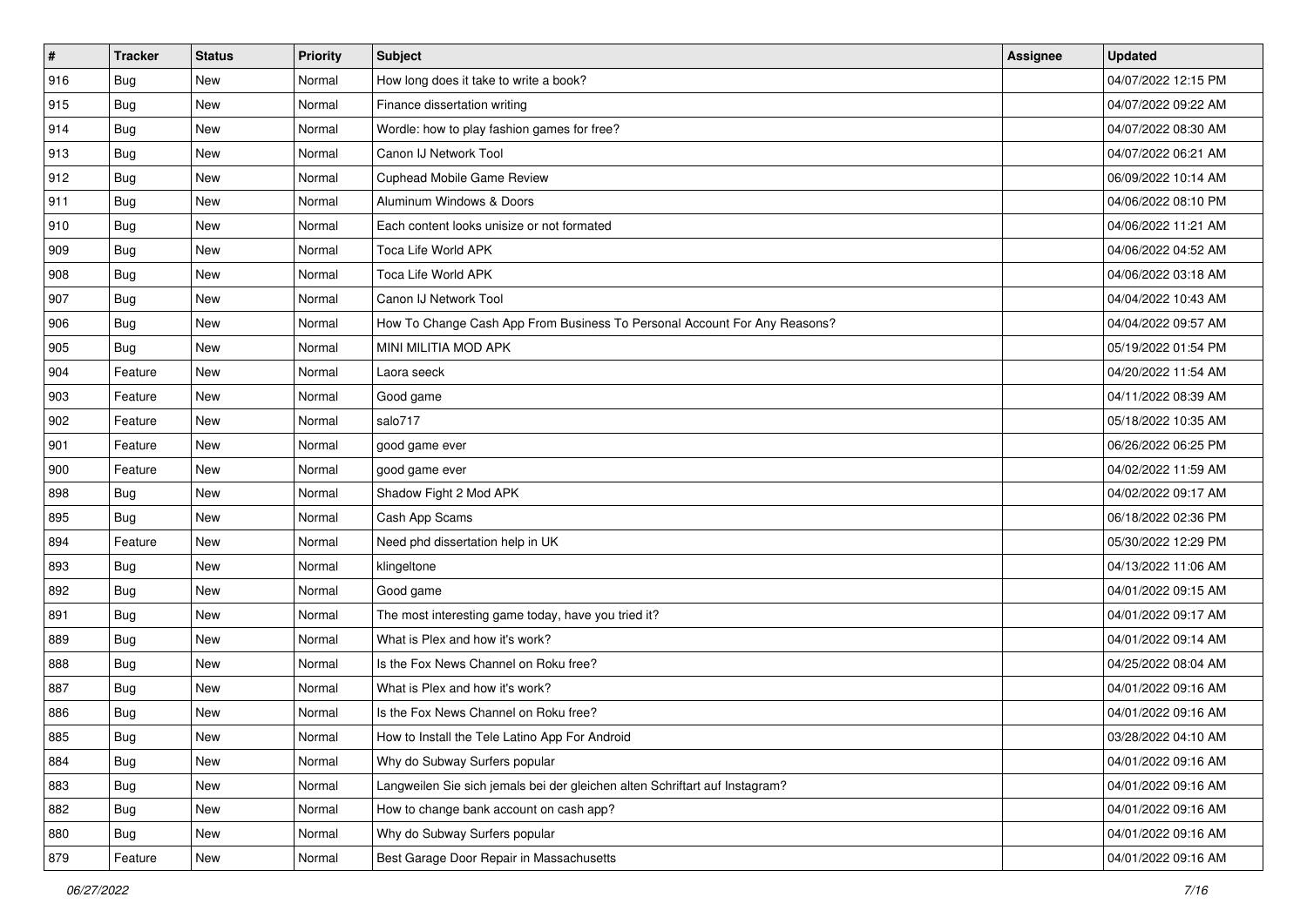| $\pmb{\#}$ | <b>Tracker</b> | <b>Status</b> | <b>Priority</b> | Subject                                                                          | Assignee | <b>Updated</b>      |
|------------|----------------|---------------|-----------------|----------------------------------------------------------------------------------|----------|---------------------|
| 878        | Bug            | New           | Normal          | Wie ist instazoom hilfreich beim Herunterladen von Instagram-Profilbildern       |          | 04/08/2022 09:28 PM |
| 877        | Feature        | <b>New</b>    | Normal          | <b>Exness Broker Review</b>                                                      |          | 04/01/2022 09:12 AM |
| 876        | Bug            | New           | Normal          | Download Full-Size Profile Pictures of Your Favorite Users With InstaDP          |          | 04/01/2022 09:12 AM |
| 875        | <b>Bug</b>     | <b>New</b>    | Normal          | Red ball game                                                                    |          | 04/01/2022 09:15 AM |
| 874        | <b>Bug</b>     | New           | Normal          | Cómo descargar Minecraft Apk                                                     |          | 06/26/2022 08:01 AM |
| 873        | <b>Bug</b>     | New           | Normal          | Klingeltöne mp3                                                                  |          | 04/13/2022 11:03 AM |
| 872        | Bug            | New           | Normal          | Poppy Playtime Horror Game Free                                                  |          | 04/01/2022 09:11 AM |
| 870        | Bug            | <b>New</b>    | Normal          | Mahjong Solitaire                                                                |          | 04/01/2022 09:12 AM |
| 869        | Bug            | New           | Normal          | Sonnerie Post Malone 2022                                                        |          | 04/13/2022 11:05 AM |
| 865        | <b>Bug</b>     | <b>New</b>    | Normal          | Canon IJ Printer Utility                                                         |          | 05/18/2022 07:24 PM |
| 864        | <b>Bug</b>     | New           | Normal          | Canon IJ Network Tool                                                            |          | 04/01/2022 09:14 AM |
| 863        | Bug            | New           | Normal          | Canon IJ Network Tool                                                            |          | 04/01/2022 09:12 AM |
| 862        | Bug            | New           | Normal          | none                                                                             |          | 04/01/2022 09:11 AM |
| 859        | <b>Bug</b>     | New           | Normal          | Canon IJ Network Tool                                                            |          | 04/01/2022 09:13 AM |
| 857        | <b>Bug</b>     | New           | Normal          | Welcome to the world of classic retro games                                      |          | 04/01/2022 09:13 AM |
| 856        | <b>Bug</b>     | New           | Normal          | Online Classes Assistance Help For Student                                       |          | 04/01/2022 09:13 AM |
| 855        | <b>Bug</b>     | <b>New</b>    | Normal          | Online Classes Assistance Help For Student                                       |          | 04/01/2022 09:13 AM |
| 854        | <b>Bug</b>     | New           | Normal          | How To Resolve Password Problems Through Facebook Customer Service?              |          | 04/09/2022 06:11 PM |
| 853        | <b>Bug</b>     | New           | Normal          | what is dr laser                                                                 |          | 04/01/2022 09:13 AM |
| 852        | <b>Bug</b>     | New           | Normal          | How to cancel your French Bee flight within 24 hours?                            |          | 04/01/2022 09:13 AM |
| 851        | Bug            | New           | Normal          | Laden Sie den kostenlosen MP3-Klingelton für Ihr Mobiltelefon herunter           |          | 04/01/2022 09:14 AM |
| 850        | <b>Bug</b>     | New           | Normal          | Puppy Playtime APK Android                                                       |          | 04/01/2022 09:14 AM |
| 849        | <b>Bug</b>     | <b>New</b>    | Normal          | FutEmax App Apk - Watch Soccer, Fantasy Football, And More On Your Mobile Device |          | 04/01/2022 09:04 AM |
| 848        | Feature        | New           | Normal          | <b>Online Classes Assistance</b>                                                 |          | 04/01/2022 08:57 AM |
| 847        | Feature        | New           | Normal          | Canon.com/ijsetup                                                                |          | 04/01/2022 09:08 AM |
| 846        | Feature        | <b>New</b>    | Normal          | ij.start canon                                                                   |          | 04/01/2022 08:58 AM |
| 845        | Feature        | New           | Normal          | canon.com/ijsetup                                                                |          | 04/01/2022 08:58 AM |
| 844        | Bug            | New           | Normal          | To know Chime Routing Number call on the helpline number                         |          | 04/01/2022 08:58 AM |
| 843        | <b>Bug</b>     | New           | Normal          | Canon IJ Network Tool                                                            |          | 04/01/2022 08:58 AM |
| 842        | <b>Bug</b>     | New           | Normal          | Join the fun game                                                                |          | 04/01/2022 08:58 AM |
| 841        | Bug            | New           | Normal          | How do I activate FOX NOW?                                                       |          | 04/01/2022 08:58 AM |
| 840        | <b>Bug</b>     | New           | Normal          | Is Tubi really free and legal?                                                   |          | 04/01/2022 08:58 AM |
| 839        | <b>Bug</b>     | New           | Normal          | How do I activate FOX NOW?                                                       |          | 04/01/2022 08:58 AM |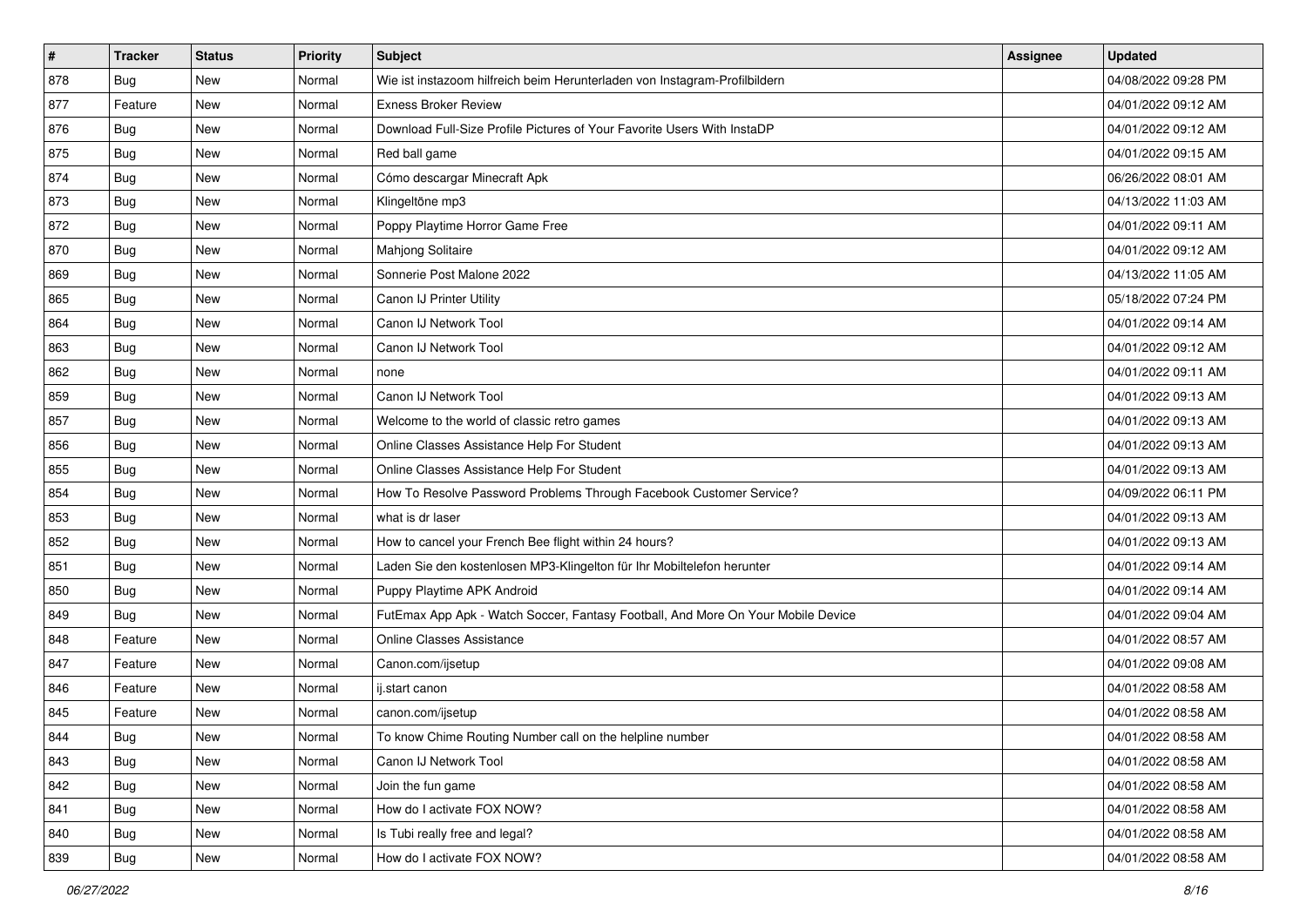| $\sharp$ | <b>Tracker</b> | <b>Status</b> | <b>Priority</b> | <b>Subject</b>                                                   | <b>Assignee</b> | <b>Updated</b>      |
|----------|----------------|---------------|-----------------|------------------------------------------------------------------|-----------------|---------------------|
| 838      | Bug            | New           | Normal          | Celebrity Hunter Mod apk - Como instalá-lo                       |                 | 04/01/2022 08:58 AM |
| 836      | Bug            | New           | Normal          | What Is The Required Amount To Pay As Cash App Clearance Fee?    |                 | 04/01/2022 09:00 AM |
| 835      | <b>Bug</b>     | New           | Normal          | Build your strong army with Taming io                            |                 | 04/01/2022 08:59 AM |
| 834      | Bug            | New           | Normal          | Grasp the secret to relieve stress and fatigue                   |                 | 04/01/2022 08:57 AM |
| 833      | Bug            | <b>New</b>    | Normal          | Does Direct Deposit Hit Chime- seek Chime Customer Service       |                 | 04/01/2022 08:59 AM |
| 832      | Bug            | New           | Normal          | Choque Royale Mod Apk                                            |                 | 04/01/2022 08:59 AM |
| 831      | Bug            | New           | Normal          | Build and shoot                                                  |                 | 05/29/2022 04:47 PM |
| 830      | <b>Bug</b>     | New           | Normal          | Poppy Playtime APK                                               |                 | 04/01/2022 08:59 AM |
| 828      | Bug            | New           | Normal          | Nursery management                                               |                 | 06/13/2022 08:55 AM |
| 827      | Bug            | New           | Normal          | Come To Know The Required Steps To Unlock Cash App Account       |                 | 04/01/2022 08:59 AM |
| 826      | <b>Bug</b>     | New           | Normal          | How to Dowload MXL TV Premium                                    |                 | 05/26/2022 03:34 PM |
| 825      | Bug            | New           | Normal          | Lucky Patcher Download                                           |                 | 06/26/2022 06:09 PM |
| 822      | <b>Bug</b>     | <b>New</b>    | Normal          | Dowload Your Boyfriend Game                                      |                 | 06/27/2022 09:48 AM |
| 821      | Bug            | New           | Normal          | Nicoo - A Review of the Popular Battle Royale Game               |                 | 04/01/2022 08:56 AM |
| 820      | Bug            | New           | Normal          | Metal Slug Apk para Android                                      |                 | 06/27/2022 10:41 AM |
| 819      | <b>Bug</b>     | New           | Normal          | Metal Slug Apk para Android                                      |                 | 06/27/2022 09:35 AM |
| 817      | Bug            | New           | Normal          | Pacman 30th Anniversary                                          |                 | 06/27/2022 11:47 AM |
| 816      | <b>Bug</b>     | <b>New</b>    | Normal          | Play Scribble io fun with everyone                               |                 | 06/23/2022 10:52 AM |
| 813      | Feature        | New           | Normal          | Canon.com/ijsetup                                                |                 | 05/25/2022 08:27 AM |
| 812      | Feature        | New           | Normal          | canon.com/ijsetup                                                |                 | 06/27/2022 01:21 PM |
| 811      | Bug            | New           | Normal          | Canon IJ Network Tool                                            |                 | 06/26/2022 12:58 PM |
| 810      | Feature        | New           | Normal          | how to remove viruses from a phone                               |                 | 06/26/2022 06:05 PM |
| 809      | Bug            | New           | Normal          | Smash Karts - immerse yourself in the exciting race              |                 | 06/26/2022 04:49 PM |
| 808      | <b>Bug</b>     | New           | Normal          | Sinnvolle Guten-Morgen-Grüße                                     |                 | 06/27/2022 05:41 AM |
| 807      | Bug            | New           | Normal          | 1v1Battle is a strategic action 'Build and shoot' game           |                 | 06/27/2022 06:52 AM |
| 806      | Feature        | New           | Normal          | Go everywhere thanks to mapquest driving directions              |                 | 06/27/2022 02:39 AM |
| 804      | <b>Bug</b>     | New           | Normal          | Review                                                           |                 | 06/27/2022 10:35 AM |
| 802      | <b>Bug</b>     | New           | Normal          | Who Is an ETL Engineer                                           |                 | 06/26/2022 05:48 PM |
| 801      | <b>Bug</b>     | New           | Normal          | Who Is an ETL Engineer                                           |                 | 06/27/2022 12:25 PM |
| 800      | <b>Bug</b>     | New           | Normal          | Who Is an ETL Engineer                                           |                 | 06/25/2022 10:31 PM |
| 799      | <b>Bug</b>     | New           | Normal          | Who Is an ETL Engineer                                           |                 | 06/27/2022 11:07 AM |
| 798      | <b>Bug</b>     | New           | Normal          | Who Is an ETL Engineer                                           |                 | 06/27/2022 09:48 AM |
| 796      | <b>Bug</b>     | New           | Normal          | How Does Cash App ++ actually work and What is the process of it |                 | 06/22/2022 07:03 AM |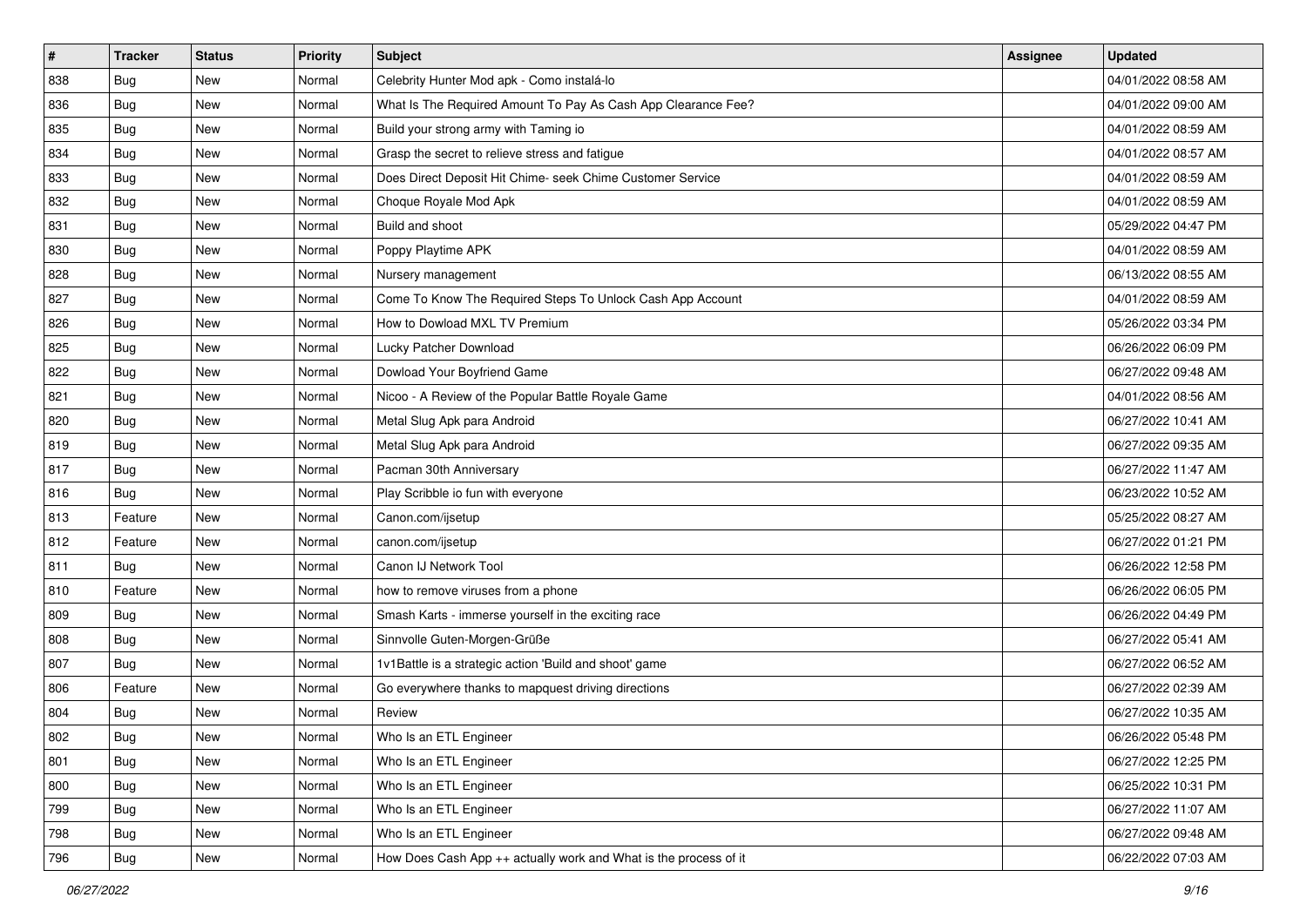| $\sharp$ | <b>Tracker</b> | <b>Status</b> | <b>Priority</b> | <b>Subject</b>                                                                | Assignee | <b>Updated</b>      |
|----------|----------------|---------------|-----------------|-------------------------------------------------------------------------------|----------|---------------------|
| 795      | Bug            | New           | Normal          | Drift Boss - Exciting Race                                                    |          | 06/26/2022 06:32 PM |
| 794      | Feature        | New           | Normal          | Safe place to buy fifa coins                                                  |          | 06/26/2022 06:07 PM |
| 792      | <b>Bug</b>     | New           | Normal          | What is Google Camera Mod?                                                    |          | 06/27/2022 10:20 AM |
| 791      | Bug            | New           | Normal          | Samsnung TV Plus is not working                                               |          | 04/01/2022 09:03 AM |
| 790      | Bug            | <b>New</b>    | Normal          | My app                                                                        |          | 04/01/2022 09:03 AM |
| 789      | Bug            | New           | Normal          | Full version                                                                  |          | 06/27/2022 01:00 PM |
| 788      | <b>Bug</b>     | New           | Normal          | Intro Maker Mod APK                                                           |          | 06/26/2022 11:01 AM |
| 787      | Bug            | New           | Normal          | Assured Assignment Help                                                       |          | 06/26/2022 06:14 PM |
| 786      | Bug            | New           | Normal          | Best Assignment Help in Australia & UK                                        |          | 06/21/2022 09:28 PM |
| 785      | Bug            | <b>New</b>    | Normal          | How To Get Money Off Cash App Without Card Or With A Card?                    |          | 06/27/2022 08:28 AM |
| 784      | <b>Bug</b>     | New           | Normal          | How To Add Money On Cash App Card And Check The Funds?                        |          | 06/26/2022 01:43 PM |
| 783      | Bug            | New           | Normal          | How Do I Determine The Reasons And Solutions To Fix Cash App Transfer Failed? |          | 06/26/2022 12:30 PM |
| 782      | Bug            | <b>New</b>    | Normal          | Comment faire une sonnerie téléphonique                                       |          | 06/27/2022 04:47 AM |
| 781      | <b>Bug</b>     | New           | Normal          | Free Whatsapp Group to Join                                                   |          | 06/25/2022 01:25 AM |
| 777      | <b>Bug</b>     | New           | Normal          | Obtain driving instructions using Google Maps.                                |          | 06/27/2022 10:37 AM |
| 776      | <b>Bug</b>     | New           | Normal          | Wibargain                                                                     |          | 06/17/2022 08:52 PM |
| 775      | Bug            | New           | Normal          | cash app                                                                      |          | 02/14/2022 08:20 AM |
| 774      | Bug            | <b>New</b>    | Normal          | Follow proper initiatives                                                     |          | 06/26/2022 10:40 PM |
| 773      | Bug            | New           | Normal          | Spades - Play online free                                                     |          | 06/26/2022 07:18 PM |
| 772      | <b>Bug</b>     | New           | Normal          | united airlines baggage policy                                                |          | 06/27/2022 09:09 AM |
| 771      | Bug            | New           | Normal          | united airlines baggage policy                                                |          | 06/26/2022 07:19 AM |
| 770      | Bug            | New           | Normal          | Canon IJ Network Tool                                                         |          | 06/27/2022 11:57 AM |
| 769      | Bug            | <b>New</b>    | Normal          | check my cash app                                                             |          | 06/26/2022 08:33 PM |
| 768      | <b>Bug</b>     | New           | Normal          | Where can you buy best jackets online?                                        |          | 06/26/2022 01:50 PM |
| 767      | Bug            | New           | Normal          | apkmod                                                                        |          | 06/26/2022 07:59 AM |
| 766      | Bug            | <b>New</b>    | Normal          | Pobreflix Mod APK Review                                                      |          | 06/23/2022 01:39 AM |
| 765      | <b>Bug</b>     | New           | Normal          | Follow proper initiatives to check my cash app                                |          | 06/25/2022 10:08 AM |
| 764      | I Bug          | New           | Normal          | What is available to see what I can watch HBO Max?                            |          | 06/26/2022 08:52 PM |
| 762      | <b>Bug</b>     | New           | Normal          | How To Add Money To A Cash App Card If Struggling With Low Amount?            |          | 06/24/2022 07:48 AM |
| 760      | Bug            | New           | Normal          | apkmod                                                                        |          | 05/20/2022 05:32 AM |
| 758      | <b>Bug</b>     | New           | Normal          | How Do I Study Consistently For Hours?                                        |          | 06/27/2022 12:49 AM |
| 757      | Bug            | New           | Normal          | Why Is Issue of Car Maintenance so Famous for the Consumers?                  |          | 04/01/2022 09:01 AM |
| 756      | Feature        | New           | Normal          | Your one-stop destination for the thesis writing service                      |          | 04/01/2022 09:01 AM |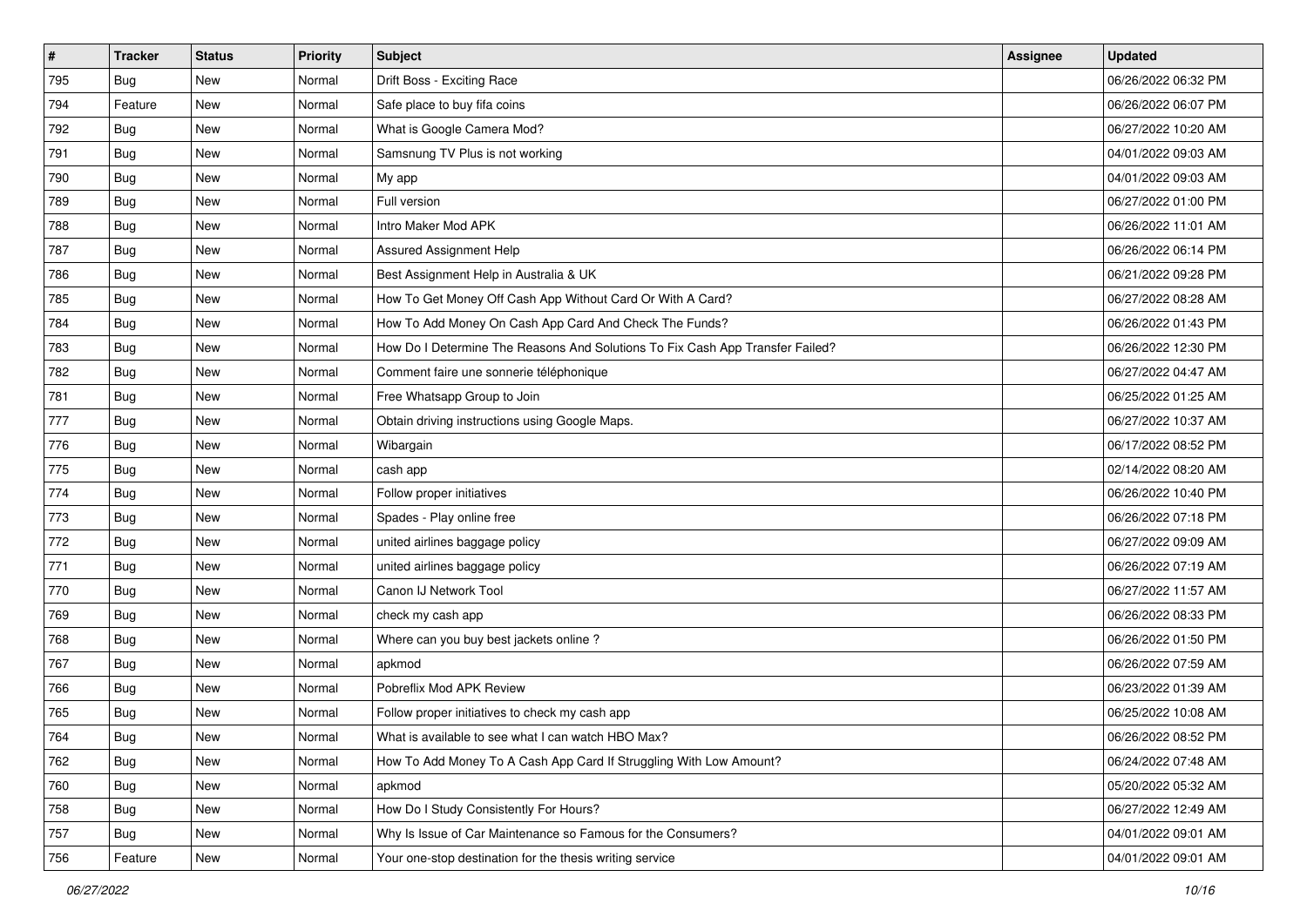| $\vert$ # | <b>Tracker</b> | <b>Status</b> | <b>Priority</b> | Subject                                                                                             | <b>Assignee</b> | <b>Updated</b>      |
|-----------|----------------|---------------|-----------------|-----------------------------------------------------------------------------------------------------|-----------------|---------------------|
| 754       | Bug            | New           | Normal          | Cómo descargar tonos gratis de teléfono celular                                                     |                 | 06/26/2022 01:56 PM |
| 753       | Bug            | <b>New</b>    | Normal          | onlineessaygrader                                                                                   |                 | 04/01/2022 09:01 AM |
| 752       | Bug            | New           | Normal          | Plagerism checker                                                                                   |                 | 06/26/2022 06:33 PM |
| 750       | <b>Bug</b>     | <b>New</b>    | Normal          | Create a Report Template                                                                            |                 | 06/26/2022 04:27 PM |
| 749       | Bug            | <b>New</b>    | Normal          | The Best Bubble Shooter Game for Android                                                            |                 | 06/26/2022 12:12 PM |
| 748       | Bug            | New           | Normal          | Il y a quelques façons d'obtenir des sonneries gratuites pour votre iPhone                          |                 | 06/26/2022 11:24 PM |
| 747       | <b>Bug</b>     | New           | Normal          | How to Install Tyflex Plus on Your Android Device                                                   |                 | 06/26/2022 08:16 AM |
| 744       | <b>Bug</b>     | New           | Normal          | <b>Pixel Survive</b>                                                                                |                 | 04/01/2022 09:02 AM |
| 743       | Bug            | <b>New</b>    | Normal          | They promote 'pixel art' contests and a 'game jam' related to the work and figure of Carlos Casares |                 | 04/15/2022 09:12 PM |
| 742       | <b>Bug</b>     | <b>New</b>    | Normal          | How Long Does Cash App Support Take To Respond For A Better Support?                                |                 | 06/25/2022 11:00 PM |
| 741       | Bug            | New           | Normal          | <b>Blockchain Technology Solutions</b>                                                              |                 | 06/26/2022 02:19 AM |
| 740       | Feature        | <b>New</b>    | Normal          | Online Thesis Help USA                                                                              |                 | 06/27/2022 03:19 AM |
| 739       | Bug            | New           | Normal          | law dissertation help                                                                               |                 | 04/01/2022 09:02 AM |
| 738       | Bug            | <b>New</b>    | Normal          | How Much Amount Do I Get Using The Referral Code For Cash App?                                      |                 | 04/01/2022 09:03 AM |
| 737       | Bug            | <b>New</b>    | Normal          | How Do I Talk To A Live Person At Facebook If Anything Is Doubtful?                                 |                 | 04/01/2022 09:20 AM |
| 736       | Bug            | New           | Normal          | I Want to Edit in My Website (transfer-factor.net) Unfortunately, Unable to Edit It                 |                 | 06/24/2022 07:32 AM |
| 735       | <b>Bug</b>     | <b>New</b>    | Normal          | A quick fix of how to get money back from cash app stocks                                           |                 | 06/26/2022 01:31 PM |
| 734       | Bug            | <b>New</b>    | Normal          | DR. STRANGE: Multiverse of Scheduling Madness!                                                      |                 | 04/01/2022 09:33 AM |
| 733       | Bug            | New           | Normal          | How does one go about getting a book deal?                                                          |                 | 04/01/2022 09:33 AM |
| 732       | Bug            | <b>New</b>    | Normal          | Get rectifications steps about why cash app transfer failed                                         |                 | 06/26/2022 03:28 PM |
| 731       | Bug            | New           | Normal          | Avail Of Cash App Customer Service If Unable To Down Cash App Mobile App?                           |                 | 06/25/2022 08:36 PM |
| 730       | <b>Bug</b>     | <b>New</b>    | Normal          | Canon IJ Network Tool                                                                               |                 | 06/26/2022 05:51 PM |
| 729       | Bug            | <b>New</b>    | Normal          | Canon IJ Network Tool                                                                               |                 | 04/01/2022 09:33 AM |
| 728       | <b>Bug</b>     | New           | Normal          | Will Cash App refund money if scammed? Hitches With Optimum Ease                                    |                 | 06/26/2022 06:15 AM |
| 726       | Bug            | <b>New</b>    | Normal          | Mobile Application Development Services                                                             |                 | 06/27/2022 09:10 AM |
| 725       | Feature        | New           | Normal          | What are memo writing services design                                                               |                 | 06/24/2022 06:24 AM |
| 724       | <b>Bug</b>     | New           | Normal          | Dial Chime Customer support number for a quick response                                             |                 | 06/25/2022 10:58 AM |
| 721       | <b>Bug</b>     | New           | Normal          | Cómo instalar un Mod Apk                                                                            |                 | 06/24/2022 09:39 PM |
| 720       | <b>Bug</b>     | New           | Normal          | How does Cash App Phone Number provide a quick treatment?                                           |                 | 06/27/2022 08:02 AM |
| 719       | Bug            | New           | Normal          | How Do I Send \$5000 Through Cash App Account With Ease?                                            |                 | 06/26/2022 10:14 PM |
| 717       | Bug            | New           | Normal          | Disney Plus Apk - Watch Movies and TV Shows on Your Device                                          |                 | 06/26/2022 04:56 AM |
| 716       | Bug            | New           | Normal          | La celebración de un BabyShower.                                                                    |                 | 06/27/2022 12:29 PM |
| 715       | <b>Bug</b>     | New           | Normal          | Puppy Playtime Descargar gratis                                                                     |                 | 06/27/2022 05:42 AM |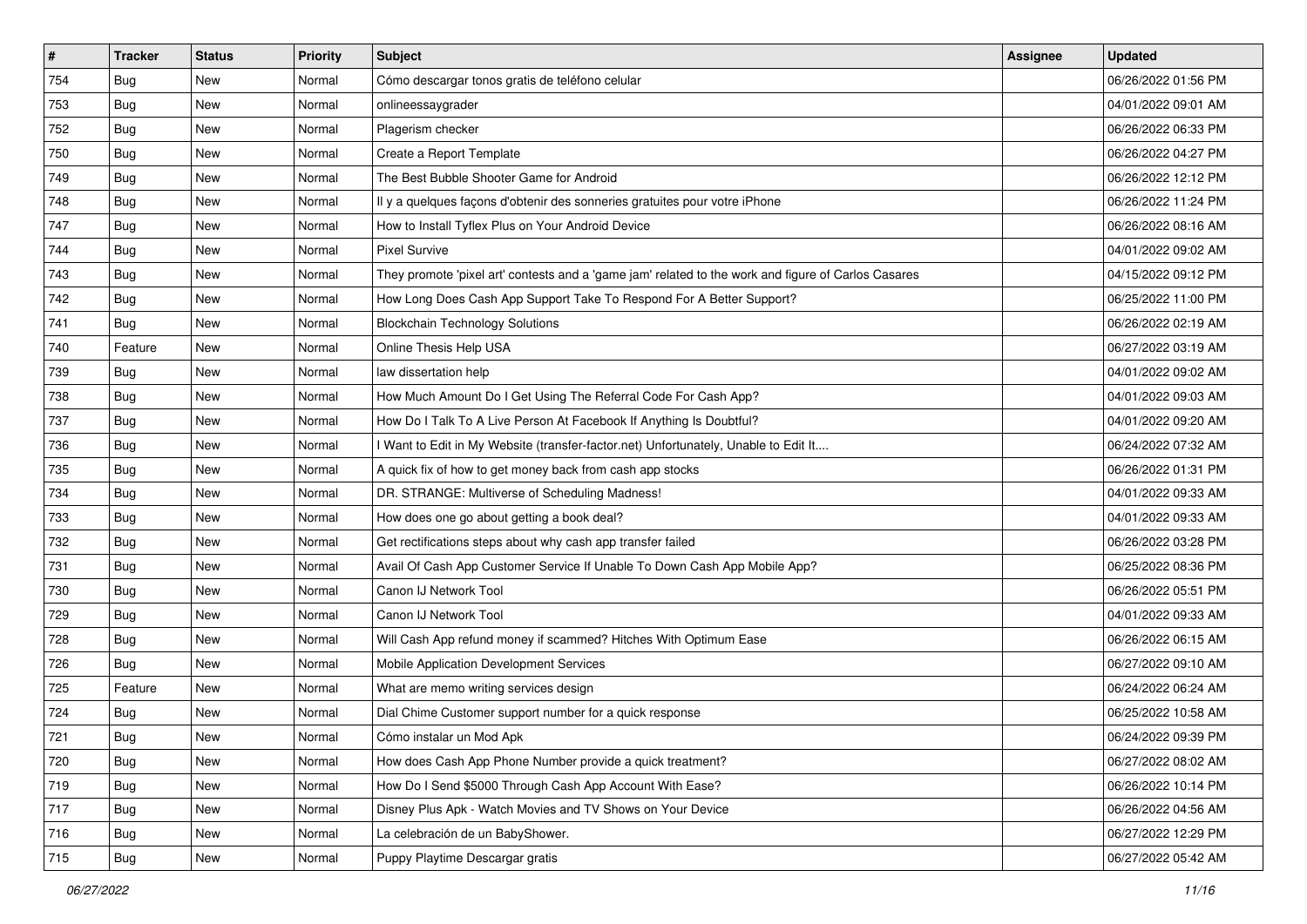| #   | <b>Tracker</b> | <b>Status</b> | <b>Priority</b> | <b>Subject</b>                                                               | <b>Assignee</b> | <b>Updated</b>      |
|-----|----------------|---------------|-----------------|------------------------------------------------------------------------------|-----------------|---------------------|
| 714 | Bug            | <b>New</b>    | Normal          | Cuevana 3 Premium - Enjoy Your Favorite Movies and TV Shows on Your Smart TV |                 | 06/26/2022 06:14 AM |
| 712 | Bug            | New           | Normal          | <b>Tips and Tricks</b>                                                       |                 | 06/26/2022 04:19 PM |
| 711 | Bug            | New           | Normal          | Human Fall Flat Apk Download                                                 |                 | 06/25/2022 09:44 AM |
| 710 | Bug            | New           | Normal          | Take Necessary Assistance If You Are Unable Activate Cash App Card           |                 | 06/25/2022 09:26 PM |
| 709 | Bug            | New           | Normal          | How To Load Cash App Card At Walmart Without Having To Face Any Hassle?      |                 | 06/27/2022 10:30 AM |
| 708 | Bug            | <b>New</b>    | Normal          | Efficient ways to proceed with the cash app dispute process?                 |                 | 06/26/2022 12:08 AM |
| 706 | Bug            | New           | Normal          | How Can You Cancel A Cash App Payment Without Any Prior Information?         |                 | 06/26/2022 09:13 AM |
| 705 | Bug            | <b>New</b>    | Normal          | wuxiaworld                                                                   |                 | 06/26/2022 01:43 PM |
| 704 | Bug            | New           | Normal          | Reach support team of Chime Customer Service for instant help                |                 | 06/27/2022 01:05 PM |
| 703 | Bug            | <b>New</b>    | Normal          | For real-time help, dial Facebook customer service number                    |                 | 06/27/2022 12:08 PM |
| 702 | Bug            | New           | Normal          | Avail Chime Customer Service to know How To Get Chime Bank Statement         |                 | 06/27/2022 04:59 AM |
| 701 | Bug            | <b>New</b>    | Normal          | Why Law Essay Helper UK is Necessary?                                        |                 | 06/24/2022 03:17 PM |
| 700 | Bug            | <b>New</b>    | Normal          | Cómo descargar Poppy Playtime                                                |                 | 04/01/2022 09:30 AM |
| 699 | Bug            | New           | Normal          | Would you be able to utilize Cash App Twitch?                                |                 | 06/27/2022 10:45 AM |
| 698 | Feature        | <b>New</b>    | Normal          | Connect with cash app representative to ask about cash app flip scam         |                 | 06/26/2022 11:24 AM |
| 697 | Bug            | New           | Normal          | How to Descargar Pura TV For Android                                         |                 | 06/26/2022 11:36 PM |
| 696 | Bug            | New           | Normal          | How to Install the TuMangaOnline App                                         |                 | 06/27/2022 02:49 AM |
| 695 | <b>Bug</b>     | New           | Normal          | Refer Listas IPTV Apk                                                        |                 | 06/25/2022 08:23 PM |
| 693 | Feature        | New           | Normal          | How To Get My Money Back From The Cash App To Your Wallet?                   |                 | 06/27/2022 01:31 AM |
| 692 | Bug            | New           | Normal          | Esports 888b                                                                 |                 | 06/12/2022 10:04 AM |
| 691 | Bug            | <b>New</b>    | Normal          | tea garden dublin                                                            |                 | 04/01/2022 09:31 AM |
| 690 | Bug            | New           | Normal          | campervan hire                                                               |                 | 06/26/2022 06:47 PM |
| 689 | Bug            | New           | Normal          | How to use twitch.tv/activate?                                               |                 | 06/27/2022 05:44 AM |
| 688 | Bug            | New           | Normal          | How to use twitch.tv/activate?                                               |                 | 06/24/2022 04:16 AM |
| 687 | Bug            | New           | Normal          | How to use twitch.tv/activate?                                               |                 | 06/27/2022 12:34 PM |
| 686 | Bug            | <b>New</b>    | Normal          | Welcome To The Most Demandable Mahipalpur Escorts Agency                     |                 | 06/26/2022 04:37 AM |
| 684 | Bug            | New           | Normal          | Difference between paper map and online map                                  |                 | 06/27/2022 12:34 AM |
| 683 | Feature        | New           | Normal          | Game creation                                                                |                 | 06/27/2022 08:39 AM |
| 682 | Bug            | New           | Normal          | Does Facebook customer service live chat allow to speak with someone?        |                 | 06/26/2022 07:17 AM |
| 680 | Feature        | New           | Normal          | Word Jewels 2                                                                |                 | 06/27/2022 10:41 AM |
| 679 | <b>Bug</b>     | New           | Normal          | Word Finder helps you to play word games better                              |                 | 04/01/2022 09:34 AM |
| 678 | Bug            | New           | Normal          | How to be a winner in buidnow gg                                             |                 | 06/24/2022 06:57 AM |
| 677 | <b>Bug</b>     | New           | Normal          | Logo Design Services Near Me                                                 |                 | 06/26/2022 02:32 AM |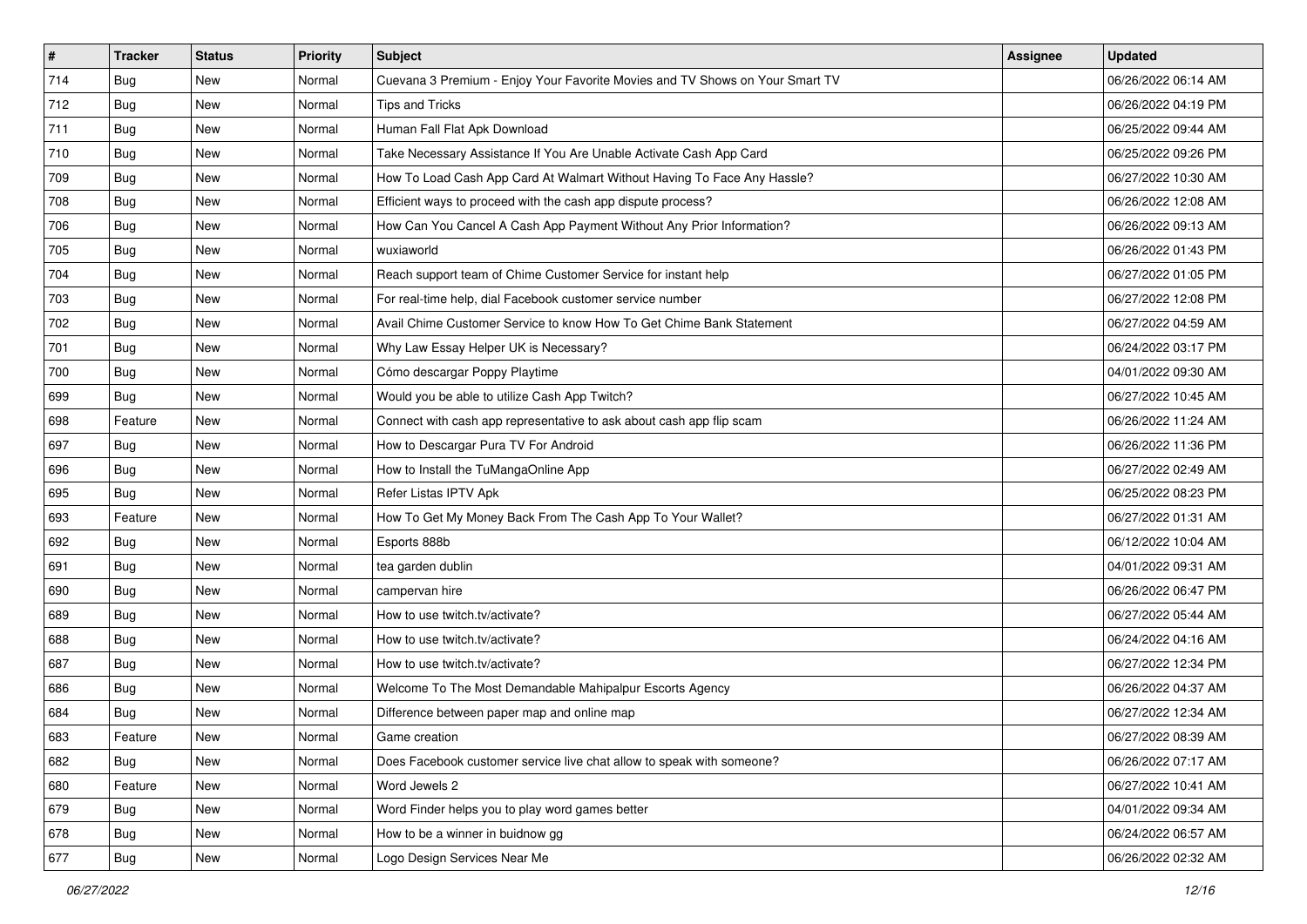| $\sharp$ | <b>Tracker</b> | <b>Status</b> | <b>Priority</b> | Subject                                                               | <b>Assignee</b> | <b>Updated</b>      |
|----------|----------------|---------------|-----------------|-----------------------------------------------------------------------|-----------------|---------------------|
| 676      | Bug            | New           | Normal          | Does Facebook customer service live chat allow to speak with someone? |                 | 04/01/2022 09:39 AM |
| 675      | <b>Bug</b>     | New           | Normal          | What Are Smart Tactics To Fix Cash App Transfer Failed Hurdles?       |                 | 06/27/2022 09:51 AM |
| 673      | <b>Bug</b>     | New           | Normal          | Learn the basics of pixel art - Clear grid                            |                 | 06/26/2022 04:57 PM |
| 672      | Bug            | New           | Normal          | The easiest way to delete ringtones on iPhone                         |                 | 06/27/2022 03:38 AM |
| 670      | <b>Bug</b>     | <b>New</b>    | Normal          | JTWhatsApp Apk - The New and Improved WhatsApp                        |                 | 06/17/2022 04:36 PM |
| 669      | Feature        | New           | Normal          | Nursing Assignment Help                                               |                 | 06/27/2022 06:12 AM |
| 668      | <b>Bug</b>     | New           | Normal          | Get to know Cash App Refund Process here                              |                 | 06/27/2022 12:28 PM |
| 667      | <b>Bug</b>     | New           | Normal          | What Is a Ringtone?                                                   |                 | 06/27/2022 07:34 AM |
| 666      | <b>Bug</b>     | New           | Normal          | 470+ pages à colorier de Noël                                         |                 | 06/26/2022 04:55 PM |
| 665      | Feature        | New           | Normal          | Look for a dedicated help with finance assignment                     |                 | 06/27/2022 05:56 AM |
| 664      | <b>Bug</b>     | New           | Normal          | Tea TV Apk Download - The Best Way to Watch Movies Offline            |                 | 06/26/2022 12:59 PM |
| 662      | Bug            | New           | Normal          | Oreo TV Download - The Easiest Way to Watch Live TV                   |                 | 06/26/2022 10:14 AM |
| 661      | <b>Bug</b>     | <b>New</b>    | Normal          | Turbo VPN MOD APK Download                                            |                 | 06/24/2022 08:51 AM |
| 660      | Bug            | New           | Normal          | Anchovies Nutrition Facts And Health Benefits                         |                 | 04/01/2022 09:40 AM |
| 659      | Bug            | New           | Normal          | Olive Oil Properties And Health Benefits                              |                 | 06/26/2022 12:59 AM |
| 658      | <b>Bug</b>     | New           | Normal          | Watermelon Nutrition Facts And Health Benefits                        |                 | 06/26/2022 08:33 AM |
| 657      | Bug            | <b>New</b>    | Normal          | <b>Coconut Nutrition Facts And Health Benefits</b>                    |                 | 06/27/2022 08:56 AM |
| 656      | <b>Bug</b>     | <b>New</b>    | Normal          | Kiwi Nutrition Facts And Health Benefits                              |                 | 06/27/2022 03:49 AM |
| 655      | <b>Bug</b>     | New           | Normal          | <b>Eggplant Health Benefits</b>                                       |                 | 06/26/2022 07:21 PM |
| 654      | Feature        | New           | Normal          | <b>Peach Health Benefits</b>                                          |                 | 06/23/2022 05:34 AM |
| 653      | Bug            | New           | Normal          | Jujube (Jinjoles): Properties And Health Benefits                     |                 | 06/27/2022 08:47 AM |
| 652      | Bug            | New           | Normal          | Sesame Health Benefits                                                |                 | 06/27/2022 08:59 AM |
| 651      | Bug            | <b>New</b>    | Normal          | Salmon Health Benefits                                                |                 | 06/27/2022 12:42 AM |
| 650      | <b>Bug</b>     | New           | Normal          | <b>Cherries Health Benefits</b>                                       |                 | 06/26/2022 12:57 AM |
| 649      | Feature        | New           | Normal          | Pear Health Benefits                                                  |                 | 06/26/2022 02:53 PM |
| 648      | Feature        | New           | Normal          | <b>Plum Health Benefits</b>                                           |                 | 06/27/2022 12:54 AM |
| 647      | Feature        | New           | Normal          | <b>Cranberry Health Benefits</b>                                      |                 | 06/26/2022 09:45 PM |
| 646      | Feature        | New           | Normal          | Collaborative Research Group                                          |                 | 06/27/2022 04:01 AM |
| 645      | <b>Bug</b>     | New           | Normal          | thong tin chinh xac nhat hom nay                                      |                 | 06/26/2022 09:46 PM |
| 644      | Bug            | New           | Normal          | <b>TeaTV App Review</b>                                               |                 | 06/27/2022 11:47 AM |
| 643      | <b>Bug</b>     | New           | Normal          | Oreo TV Apk Download                                                  |                 | 06/26/2022 11:50 PM |
| 642      | Bug            | New           | Normal          | thong tin thoi tiet ngay hom nay                                      |                 | 06/27/2022 10:03 AM |
| 641      | <b>Bug</b>     | New           | Normal          | Get Best Economics Dissertation Writing Service                       |                 | 06/25/2022 10:04 AM |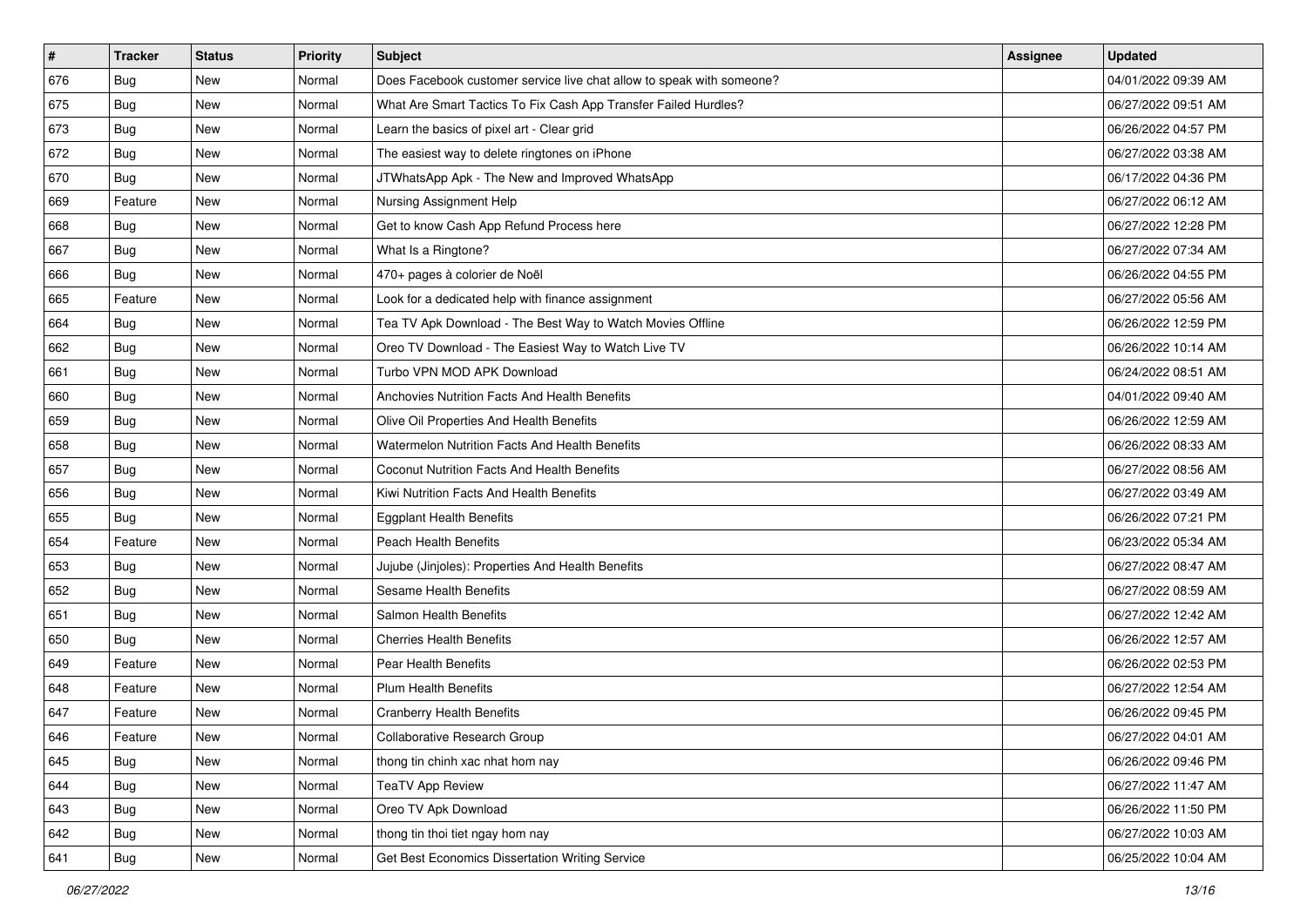| #   | <b>Tracker</b> | <b>Status</b> | <b>Priority</b> | Subject                                                                          | <b>Assignee</b> | <b>Updated</b>      |
|-----|----------------|---------------|-----------------|----------------------------------------------------------------------------------|-----------------|---------------------|
| 640 | Bug            | New           | Normal          | play game with me                                                                |                 | 06/27/2022 10:32 AM |
| 639 | Bug            | <b>New</b>    | Normal          | thong tin chinh xac                                                              |                 | 06/27/2022 09:48 AM |
| 638 | Bug            | New           | Normal          | Run 3 game                                                                       |                 | 06/26/2022 06:31 AM |
| 637 | Feature        | New           | Normal          | Why do the Outlook rules not work in my account?                                 |                 | 06/27/2022 09:51 AM |
| 636 | Bug            | <b>New</b>    | Normal          | What is the most popular furniture color?                                        |                 | 06/25/2022 04:57 PM |
| 635 | Bug            | New           | Normal          | Buy Steroids Online with OurMedicnes.com   Best Quality Steroids                 |                 | 06/26/2022 12:01 AM |
| 634 | Bug            | New           | Normal          | Buy Vidalista Tablets (Tadalafil) at [\$25 OFF + Free Shipping] Vidalistatablets |                 | 06/27/2022 09:29 AM |
| 633 | Bug            | New           | Normal          | How i can i solve my issue                                                       |                 | 04/01/2022 09:38 AM |
| 632 | Bug            | New           | Normal          | CheapestMedsShop   100% Safe Medicines Online in UK & AUS.                       |                 | 06/27/2022 02:04 AM |
| 631 | Bug            | <b>New</b>    | Normal          | How Can I Load Cash App Card at Walmart straight away?                           |                 | 06/26/2022 04:07 PM |
| 630 | Bug            | New           | Normal          | How Can I Load Cash App Card at Walmart straight away?                           |                 | 06/26/2022 12:04 AM |
| 629 | Bug            | New           | Normal          | How Can I Load Cash App Card at Walmart straight away?                           |                 | 06/24/2022 07:55 PM |
| 628 | Bug            | New           | Normal          | CV reviewing services!                                                           |                 | 06/26/2022 06:49 AM |
| 627 | Bug            | <b>New</b>    | Normal          | <b>HELO</b>                                                                      |                 | 06/26/2022 06:42 AM |
| 625 | Bug            | New           | Normal          | The best free online driving directions tool                                     |                 | 04/01/2022 09:28 AM |
| 624 | Bug            | New           | Normal          | Use go with the Driving Directions for your go                                   |                 | 06/21/2022 04:54 AM |
| 623 | Bug            | New           | Normal          | Listen to online radio stations for mobile phones                                |                 | 06/26/2022 01:20 PM |
| 622 | Bug            | <b>New</b>    | Normal          | CheapestMedsShop   100% Safe Medicines Online in UK & AUS.                       |                 | 06/26/2022 05:27 PM |
| 621 | Bug            | New           | Normal          | Buy All Modafinil & Armodafinil Tablets @Buy Modafinil US                        |                 | 06/26/2022 02:20 AM |
| 620 | Bug            | New           | Normal          | Viagra Meds: Fastest & Quick Delivery On Your Doorstep - USA                     |                 | 06/27/2022 01:33 PM |
| 619 | Bug            | New           | Normal          | Online Trusted Medicine Store in US for Health - Genericmedsupply                |                 | 06/27/2022 12:12 AM |
| 618 | Bug            | New           | Normal          | Buy Steroids Online with OurMedicnes.com   Best Quality Steroids                 |                 | 06/27/2022 06:46 AM |
| 617 | Bug            | <b>New</b>    | Normal          | Buy Vidalista Tablets (Tadalafil) at [\$25 OFF + Free Shipping] Vidalistatablets |                 | 06/26/2022 10:11 AM |
| 616 | <b>Bug</b>     | New           | Normal          | Buy Anavar Tablets   Anavar For Sale in USA, UK & Australia                      |                 | 06/27/2022 02:02 AM |
| 615 | Bug            | New           | Normal          | CheapestMedsShop   100% Safe Medicines Online in USA UK & AUS.                   |                 | 06/27/2022 12:14 PM |
| 614 | Bug            | New           | Normal          | Como baixar o MOD APK no celular                                                 |                 | 06/27/2022 09:26 AM |
| 613 | Bug            | <b>New</b>    | Normal          | Buy Aspadol 100mg Tab Online in US, UK, AU   Erospharmacy                        |                 | 06/26/2022 09:10 AM |
| 612 | I Bug          | New           | Normal          | Luxury Slingshot Rental                                                          |                 | 06/27/2022 12:17 AM |
| 611 | Feature        | New           | Normal          | Buy All Modafinil & Armodafinil Tablets @Buy Modafinil US                        |                 | 06/27/2022 01:12 AM |
| 610 | Feature        | New           | Normal          | CheapestMedsShop 100% Safe Medicines Online in USA UK & AUS.                     |                 | 06/26/2022 04:35 PM |
| 608 | Feature        | New           | Normal          | How To Do Hotmail Password Reset Without Phone Number?                           |                 | 04/01/2022 09:22 AM |
| 607 | <b>Bug</b>     | New           | Normal          | Vex 5                                                                            |                 | 04/01/2022 09:22 AM |
| 605 | Feature        | New           | Normal          | What will the future of logo design be like?                                     |                 | 06/26/2022 08:25 PM |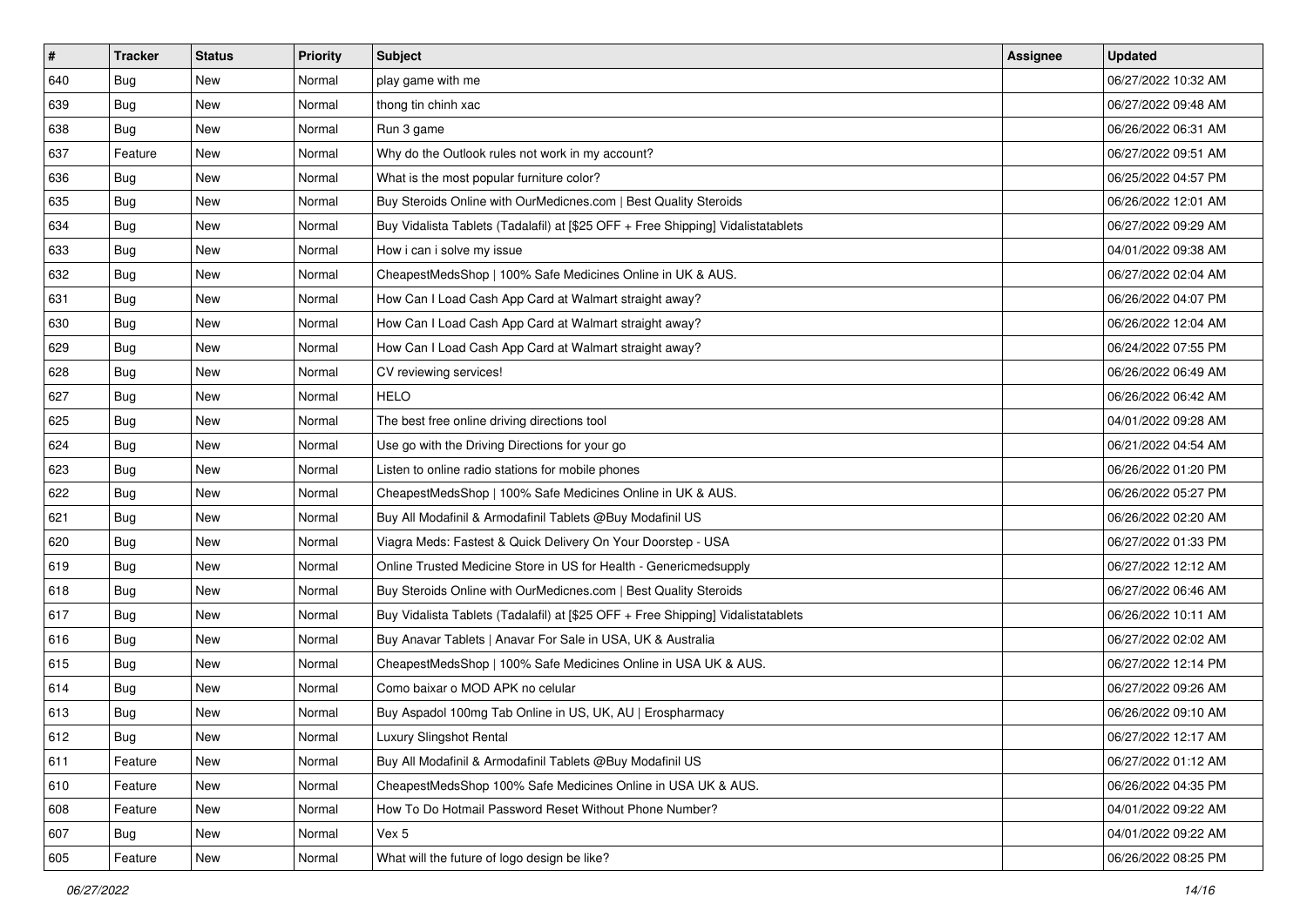| #   | <b>Tracker</b> | <b>Status</b> | <b>Priority</b> | <b>Subject</b>                                                                                                                                                                                                                                                        | Assignee | <b>Updated</b>      |
|-----|----------------|---------------|-----------------|-----------------------------------------------------------------------------------------------------------------------------------------------------------------------------------------------------------------------------------------------------------------------|----------|---------------------|
| 604 | <b>Bug</b>     | New           | Normal          | <b>Idle Game Online</b>                                                                                                                                                                                                                                               |          | 06/26/2022 11:11 AM |
| 603 | Bug            | New           | Normal          | Premiere gratuito da lista de IPTV                                                                                                                                                                                                                                    |          | 06/27/2022 01:24 PM |
| 600 | Bug            | New           | Normal          | Play Store Pro                                                                                                                                                                                                                                                        |          | 06/25/2022 08:17 PM |
| 599 | Bug            | New           | Normal          | Do you know how to delete cash app account from your computer?                                                                                                                                                                                                        |          | 06/24/2022 10:42 AM |
| 598 | Bug            | <b>New</b>    | Normal          | Universo s / f Download                                                                                                                                                                                                                                               |          | 06/25/2022 03:38 PM |
| 597 | Bug            | New           | Normal          | Universo s / f Download                                                                                                                                                                                                                                               |          | 06/26/2022 10:14 AM |
| 596 | Bug            | New           | Normal          | Kids Games                                                                                                                                                                                                                                                            |          | 06/27/2022 04:08 AM |
| 595 | <b>Bug</b>     | New           | Normal          | RFM Online - une révolution dans la gestion de l'identité numérique                                                                                                                                                                                                   |          | 06/27/2022 12:05 AM |
| 594 | Feature        | <b>New</b>    | Normal          | How does research proposal help online make it easy for me?                                                                                                                                                                                                           |          | 06/23/2022 04:40 PM |
| 593 | <b>Bug</b>     | New           | Normal          | Eiffel Spark Ultimate C2 SN series is a fully synthetic range of advanced performance engine oils blended in high<br>performance fully synthetic (PAO - polyalphaolefin) basestocks fortified with advanced technology additive<br>system, specifically formulated to |          | 06/27/2022 03:28 AM |
| 592 | Bug            | <b>New</b>    | Normal          | Deezer Premium APK - Baixe músicas de qualquer lugar do mundo de graça                                                                                                                                                                                                |          | 06/26/2022 02:55 PM |
| 591 | Bug            | New           | Normal          | How To Find Facebook Modifications For Your Spotify Premium Apk?                                                                                                                                                                                                      |          | 06/27/2022 08:41 AM |
| 590 | Bug            | New           | Normal          | Follow proper initiatives to check my cash app card balance:                                                                                                                                                                                                          |          | 06/27/2022 09:57 AM |
| 589 | <b>Bug</b>     | New           | Normal          | How can I get the cash app phone number of customer support?                                                                                                                                                                                                          |          | 06/26/2022 01:59 PM |
| 588 | Bug            | New           | Normal          | YouTube Vanced Apk Manager App - Como instalá-lo                                                                                                                                                                                                                      |          | 06/27/2022 05:52 AM |
| 587 | Bug            | New           | Normal          | Why Picsart Pro Offers Great Features                                                                                                                                                                                                                                 |          | 06/26/2022 12:18 AM |
| 586 | Bug            | New           | Normal          | Best Modifications For Your Mobile Phone                                                                                                                                                                                                                              |          | 06/26/2022 01:51 AM |
| 585 | Bug            | New           | Normal          | What is cash app help number?                                                                                                                                                                                                                                         |          | 06/26/2022 06:21 PM |
| 584 | Bug            | <b>New</b>    | Normal          | Want the cash app customer service number to check balance?                                                                                                                                                                                                           |          | 06/27/2022 08:00 AM |
| 581 | Bug            | New           | Normal          | E-Learning Course Help                                                                                                                                                                                                                                                |          | 06/26/2022 10:14 AM |
| 577 | Bug            | New           | Normal          | Follow these easy steps to make Admiral Casino Login                                                                                                                                                                                                                  |          | 06/27/2022 06:34 AM |
| 576 | <b>Bug</b>     | New           | Normal          | So laden Sie ein Instagram-Bild herunter                                                                                                                                                                                                                              |          | 06/26/2022 08:46 PM |
| 574 | Bug            | New           | Normal          | How to fix the Epson printer offline issue due to a wired connection?                                                                                                                                                                                                 |          | 06/26/2022 11:19 AM |
| 573 | Bug            | <b>New</b>    | Normal          | Experimente lo mejor en la aplicación Apk de juegos gratis                                                                                                                                                                                                            |          | 06/26/2022 02:11 PM |
| 568 | <b>Bug</b>     | New           | Normal          | Instale a versão mais recente do YouTube Premium                                                                                                                                                                                                                      |          | 06/26/2022 01:53 PM |
| 567 | <b>Bug</b>     | New           | Normal          | Singapore assignment help                                                                                                                                                                                                                                             |          | 06/27/2022 01:38 PM |
| 566 | Bug            | New           | Normal          | Kinemaster Pro Download - los App Review                                                                                                                                                                                                                              |          | 04/01/2022 09:27 AM |
| 565 | <b>Bug</b>     | New           | Normal          | How To Install RepelisPlus On Your Android Phone?                                                                                                                                                                                                                     |          | 06/27/2022 06:54 AM |
| 564 | <b>Bug</b>     | <b>New</b>    | Normal          | How To Install RepelisPlus On Your Android Phone?                                                                                                                                                                                                                     |          | 06/27/2022 12:23 PM |
| 563 | <b>Bug</b>     | New           | Normal          | Understanding the Difference Between Free and Paid Mod Apks                                                                                                                                                                                                           |          | 06/26/2022 12:15 AM |
| 562 | <b>Bug</b>     | New           | Normal          | Learn Basic Mahjong Rules                                                                                                                                                                                                                                             |          | 06/23/2022 12:48 AM |
| 561 | Bug            | New           | Normal          | Enjoy the Full YouTube Premium Experience With YouTube Premium Membership                                                                                                                                                                                             |          | 06/27/2022 02:37 AM |